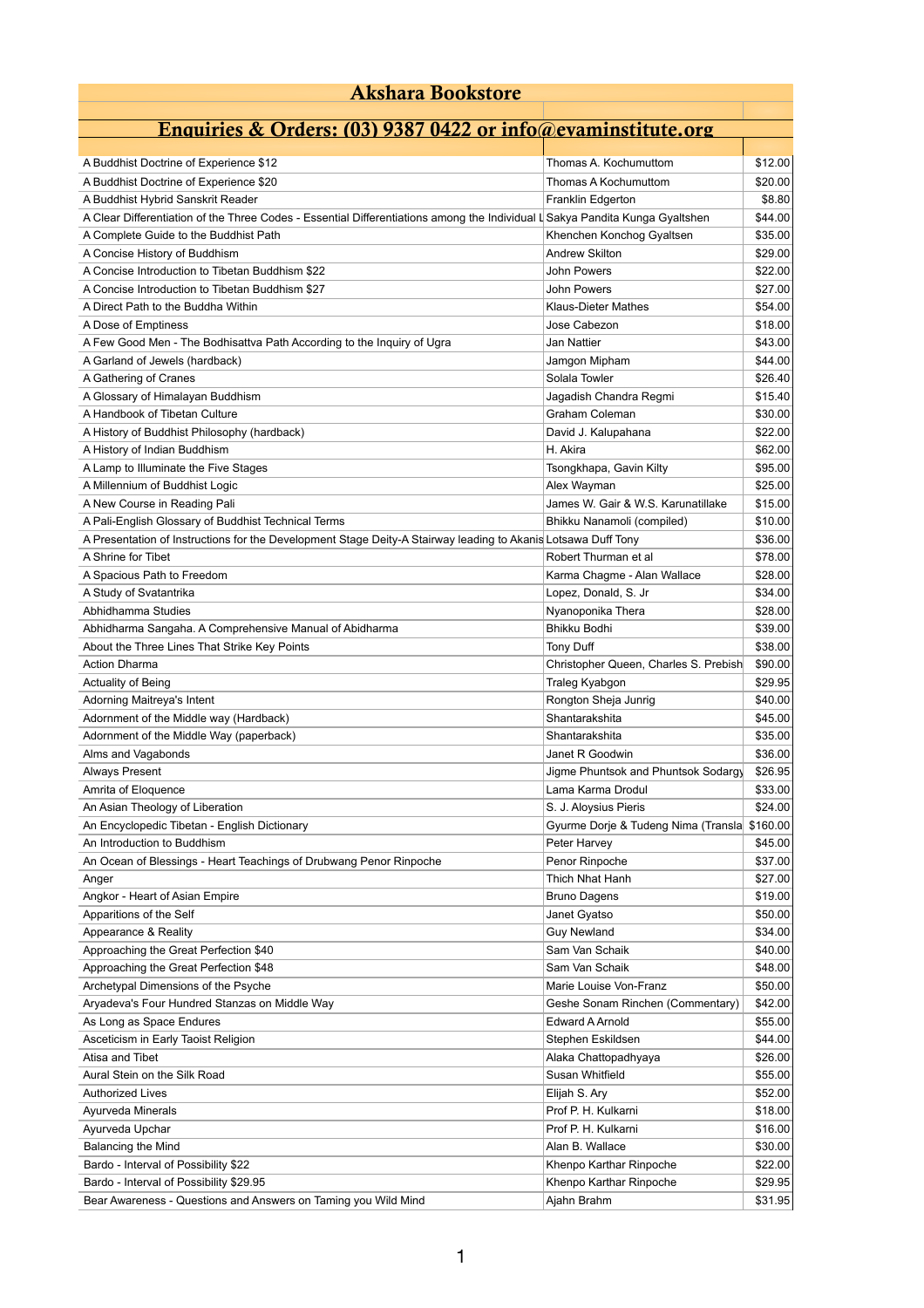| Becoming a Child of the Buddhas                                                                               | <b>Tulku Gomo</b>                    | \$30.00 |
|---------------------------------------------------------------------------------------------------------------|--------------------------------------|---------|
| Beginner's Guide to Tibetan Buddhism                                                                          | <b>Bruce Newman</b>                  | \$24.00 |
| Being Bodies - Buddhist Women on the Paradox of Embodiment                                                    | Lenore Friedman and Susan Moon       | \$34.95 |
| Being Nobody, Going Nowhere - Meditations on the Buddhist Path                                                | Ayya Khema                           | \$29.95 |
| Beyond Dogma                                                                                                  | His Holiness the 14th Dalai Lama     | \$28.00 |
| Beyond the Ordinary Mind                                                                                      | Adam Percey                          | \$37.95 |
| Bhikkhuni Patimokka of the Six Schools                                                                        | Chatsumarn Kabilsingh                | \$28.60 |
| Blue Dragon, White Tiger                                                                                      | Michael Saso                         | \$20.00 |
| Bodhisattva Doctrine in Buddhism                                                                              | L. Kawamura                          | \$30.00 |
| Bodyless Dakini Dharma \$38                                                                                   | <b>Tony Duff</b>                     | \$38.00 |
| Bodyless Dakini Dharma \$40                                                                                   | <b>Tony Duff</b>                     | \$40.00 |
| Bones, Stones and Buddhist Monks                                                                              | Gregory Schopen                      | \$66.00 |
| <b>Book of Serenity</b>                                                                                       | <b>Cleary Thomas</b>                 | \$38.00 |
|                                                                                                               |                                      |         |
| Born for Love - Why Empathiy is Essential - and Endangered                                                    | Bruce D. Perry, Maia Szalavitz       | \$27.00 |
| <b>Boundless Heart</b>                                                                                        | <b>B.Alan Wallace</b>                | \$30.00 |
| <b>Buddha Nature</b>                                                                                          | Sallie B. King                       | \$30.00 |
| Buddha Nature - the mahayana uttaratantra shastra with commentary                                             | Khenpo Tsultrim Gyamtso Rinpoche, M  | \$39.95 |
| <b>Buddha of the Future</b>                                                                                   | Denise Patry Leidy & Nandana Chutiwo | \$35.00 |
| Buddha's Doctrine & the Nine Vehicles                                                                         | Jose Ignacio Cabezon (Translator)    | \$52.00 |
| Buddha, Jesus and Muhammad - A Comparative Study                                                              | Paul Gwynne                          | \$40.00 |
| Buddha-Nature, Mind & the Problem of Gradualism in a Comparative Perspective                                  | David Seyfort Ruegg                  | \$70.00 |
| <b>Buddhism and Bioethics</b>                                                                                 | Damien Keown                         | \$53.00 |
| Buddhism between Tibet and China                                                                              | Matthew Kapstein                     | \$50.00 |
| <b>Buddhism Flammarion Iconographic Guide</b>                                                                 | Louis Frederic                       | \$45.00 |
| <b>Buddhism for Beginners</b>                                                                                 | Thupten Chodron                      | \$26.95 |
| <b>Buddhism for Busy People</b>                                                                               | David Michie                         | \$25.00 |
| Buddhism in Afghanistan and Central Asia                                                                      | L.E. Brill                           | \$38.00 |
| Buddhism in Contemporary Tibet                                                                                | Melvyn C. Goldstein & Matthew Kapste | \$18.00 |
| <b>Buddhism in Translations</b>                                                                               | Henry Clarke Warren                  | \$19.00 |
| Buddhism through American Womens Eyes                                                                         | Karma Lekshe Tsomo                   | \$19.95 |
| <b>Buddhism Transformed</b>                                                                                   | Richard Francis Gombrich & Obeyesch  | \$30.00 |
|                                                                                                               | Damien Keown                         | \$25.00 |
| Buddhism. A Very Short Introduction                                                                           | Padmasiri de Silva                   |         |
| <b>Buddhist and Freudian Psychology</b>                                                                       |                                      | \$29.95 |
| <b>Buddhist and Taoist Studies 1</b>                                                                          | Michael Saso & David W. Chappell     | \$20.00 |
| <b>Buddhist Ethics (Saddhatissa)</b>                                                                          | Hammalawa Saddhatissa                | \$22.00 |
| <b>Buddhist Existentialism</b>                                                                                | <b>Robert Miller</b>                 | \$29.95 |
| <b>Buddhist Fasting Practice</b>                                                                              | Wangchen Rinpoche                    | \$35.00 |
| <b>Buddhist Hermeneutics (hardback)</b>                                                                       | Kuroda Institute                     | \$58.00 |
| <b>Buddhist Phenomenology</b>                                                                                 | Chandra Varma                        | \$20.00 |
| <b>Buddhist Philosophy</b>                                                                                    | Daniel Cozort & Craig Preston        | \$32.00 |
| <b>Buddhist Precepts and Practice</b>                                                                         | <b>Richard Francis Gombrich</b>      | \$28.00 |
| <b>Buddhist Reflections</b>                                                                                   | Govinda Lama Angarika                | \$20.00 |
| <b>Buddhist Saints in India</b>                                                                               | Reginald Ray                         | \$90.00 |
| <b>Buddhist Sects in India</b>                                                                                | Nalinaksha Dutt                      | \$19.80 |
| <b>Buddhist Studies - Ancient and Modern</b>                                                                  | Denwood & Piatigorsky                | \$22.00 |
| <b>Buddhist Sutras</b>                                                                                        | Kogen Mizuno                         | \$25.00 |
| Buddhist Teaching in India                                                                                    | Johannes Bronkhorst                  | \$44.00 |
| <b>Buddhist Theology</b>                                                                                      | Jackson & Makransjy                  | \$70.00 |
| <b>Buddhist Thought</b>                                                                                       | Paul Williams and Anthony Tribe      | \$42.00 |
| <b>Buddhist Thought and Ritual</b>                                                                            | David J. Kalupahana                  | \$26.00 |
| <b>Buddhist Thought in India</b>                                                                              | <b>Edward Conze</b>                  | \$25.00 |
|                                                                                                               |                                      |         |
| Buton's History of Buddhism                                                                                   | Lisa Stein & Nawang Zangpo           | \$44.00 |
| Calm and Clear                                                                                                | Lama Mipham                          | \$19.00 |
| Calming the Mind                                                                                              | Gen Lamrimpa                         | \$30.00 |
| Center of the Sunlit Sky - Madhyamaka in the Kagyü tradition (a Nitartha Institute series bod Karl Brunnholzl |                                      | \$85.00 |
| Chan Buddhism                                                                                                 | Peter D. Herschock                   | \$26.00 |
| Change of Heart-Bodhisattva training                                                                          | Lama Shenpen Drolma                  | \$32.00 |
| Chariot of the Fortunate - The Life of the First Yongey Mingyur Dorje                                         | Yeshe Gyamtso (Translator)           | \$36.00 |
| Chinese Buddhist Apocrypha                                                                                    | Robert E. Buswell (Editor)           | \$48.00 |
| Chinese Monks in India                                                                                        | Latika Lahiri                        | \$15.40 |
| Chod - The Sacred Teachings on Severance                                                                      | Jamgon Kongtrul Lodro Taye           | \$62.95 |
| Chod practice in the Bon tradition                                                                            | Alejandro Chaoul                     | \$35.00 |
| Chod Practice manual & commentary                                                                             | The Fourteenth Karmapa Thekcok Dorj  | \$19.95 |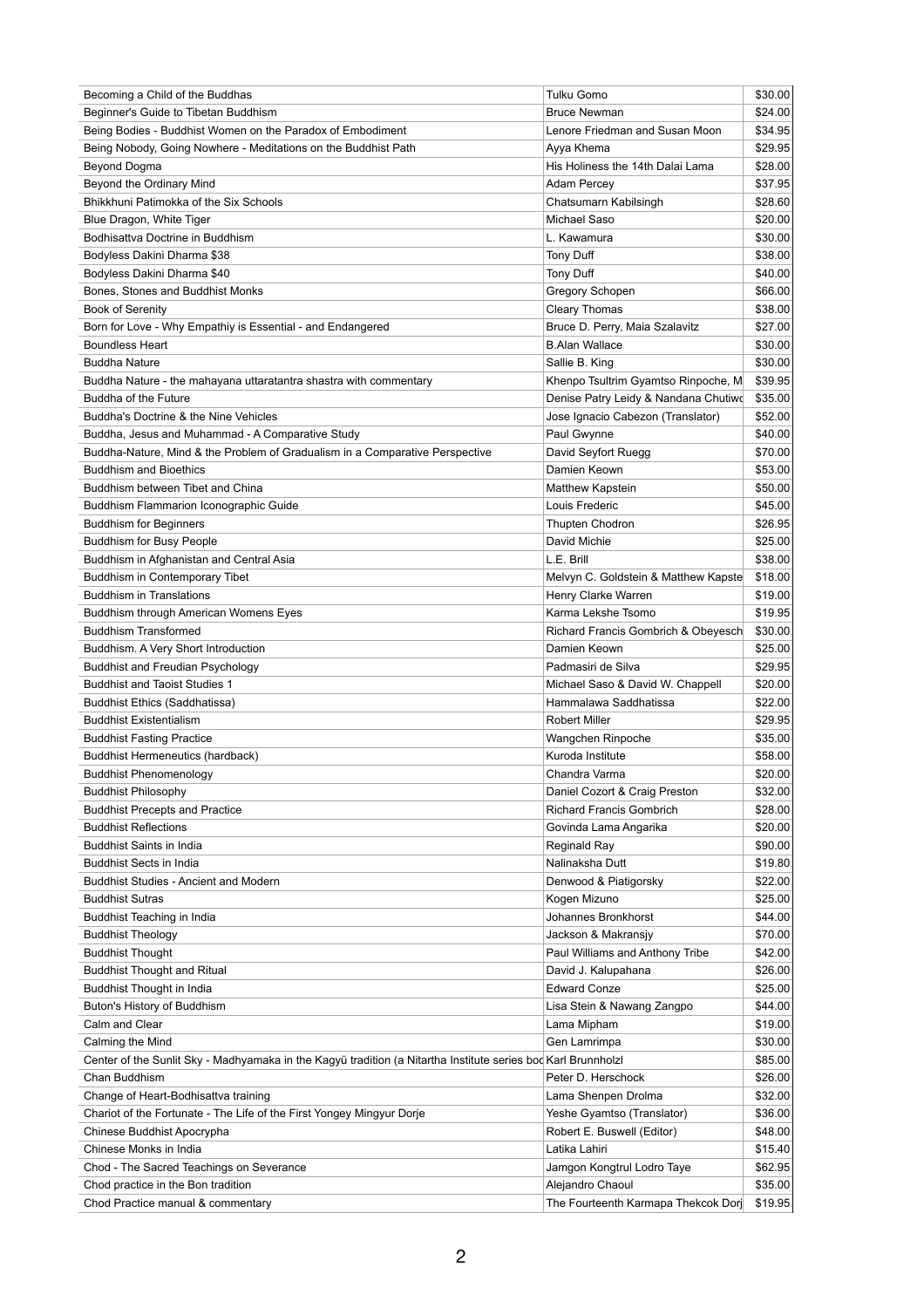| Choosing Simplicity -a Commentary on the Bhikshuni Pratimoksa                                              | Bhikshuni Wu Yin; Bhikshuni Thubten (        | \$19.95            |
|------------------------------------------------------------------------------------------------------------|----------------------------------------------|--------------------|
| <b>Civilised Shamans</b>                                                                                   | Geoffrey Samuel                              | \$76.00            |
| Commentaries on the Practice of Vajrasattva (Dorje Sempa)                                                  | Gyatrul Rinpoche & Thinley Norbu Ring        | \$46.00            |
| <b>Comparative Ethics</b>                                                                                  | Roderick Hindery                             | \$10.00            |
| <b>Compassion Through Understanding</b>                                                                    | Frank Whaling & Kenneth Holmes (eds          | \$18.00            |
| Compendium of the Mahayana - Asanga's Mahayanasamgraha and its Indian and Tibetan c Asanga - Karl Brunholz |                                              | \$130.00           |
| Concise Introduction to the Four Noble Truths, Explained in Ordinary Language                              | Sangye Nyenpa                                | \$19.50            |
| Condensed Chronicle by Orgyan Padma                                                                        | Tony Duff                                    | \$18.00            |
| Consecration of Images & Stupas                                                                            | <b>Yael Bentor</b>                           | \$300.00           |
|                                                                                                            | <b>B.</b> Alan Wallace                       | \$36.00            |
| <b>Contemplative Science</b>                                                                               |                                              |                    |
| Critical Sermons of the Zen Tradition                                                                      | Christopher Ives & Tokiwa Gishin             | \$48.00            |
| <b>Cutting Through Appearances</b>                                                                         | Geshe Lhundup Sopa & Hopkins                 | \$30.00            |
| <b>Cutting Through Spiritual Materialism</b>                                                               | Chogyam Trungpa                              | \$26.95            |
| Death and the Art of Dying in Tibetan Buddhism                                                             | <b>Bokar Rinpoche</b>                        | \$28.00            |
| Death, Intermediate State and Rebirth in Tibetian Buddhism                                                 | Lati Rinbochay & Jeffrey Hopkins             | \$22.00            |
| Desire, Why It Matters                                                                                     | Traleg Kyabgon                               | \$29.95            |
| Destroying Mara Forever                                                                                    | John Powers & Charles S. Prebish             | \$30.00            |
| Dhammapada - translation by Dharma Publishing                                                              | by Guden Chophel (tr.)                       | \$39.95            |
| Dharma Paths                                                                                               | Khenpo Karthar Rinpoche                      | \$27.95            |
| Diamond Mind                                                                                               | Rob Nairn                                    | \$30.00            |
| <b>Difficult Beginnings</b>                                                                                | Candramogin                                  | \$28.00            |
| Dignity & Discipline                                                                                       | Thea Mohr & Jampa Tsedron                    | \$32.00            |
| Dimensions of Thought - Current Explorations in Time, Space and Knowledge Vol II                           | <b>Tarthang Tulku</b>                        | \$24.00            |
|                                                                                                            | John C. Holt                                 |                    |
| Discipline                                                                                                 |                                              | \$15.00            |
| Divine Stories - Divyavadana (part 1)                                                                      | Andy Rotman                                  | \$42.95            |
| Divine Storiesv - Divyavadana (part 2)                                                                     | Andy Rotman                                  | \$49.95            |
| Dogen on Meditation and Thinking - a Reflection on his View of Zen                                         | Hee-Jin Kim                                  | \$38.00            |
| Dreaming the Great Brahmin (hardback)                                                                      | Schaeffer Kurtis                             | \$90.00            |
| Dreamworlds of Shamanism & Tibetan Buddhism                                                                | Sumegi Angela                                | \$32.00            |
| Dusum Khyenpa's Songs & Teachings                                                                          | Lotsawa Tony Duff                            | \$24.00            |
| Dzogchen Deity Practice                                                                                    | Padmasambhava/Erik Pema Kunsang              | \$37.00            |
| <b>Dzogchen Essentials</b>                                                                                 | Marcia Binder Schmidt (Editor)               | \$30.00            |
| Dzogchen Teachings                                                                                         | Chogyal Namkhai Norbu                        | \$25.00            |
| Earliest Buddhism & Madyamika                                                                              | Ruegg & Schmithasen ed.                      | \$110.00           |
| Early Buddhist Teachings                                                                                   | Y. Karunadasa                                | \$45.00            |
| Early Buddhist Theory of Knowledge                                                                         | Kulatissa Nanda Jayatilleke                  | \$24.00            |
| Early Madhyamika in India and China                                                                        | <b>Richard Robinson</b>                      | \$22.00            |
| Eight Verses for Training the Mind                                                                         | Geshe Sonam Rinchen                          | \$24.00            |
|                                                                                                            |                                              |                    |
| Eighth Situpa on Third Karmapa's Mahamudra Prayer \$18                                                     | Lama Sherab Dorje(Translator)                | \$18.00            |
| Eighth Situpa on Third Karmapa's Mahamudra Prayer \$29                                                     | Lama Sherab Dorje(Translator)                | \$29.00            |
| Eloquent Zen (hardback)                                                                                    | Kenneth Kraft                                | \$44.00            |
| <b>Emotional Intelligence</b>                                                                              | Daniel Goleman                               | \$24.95            |
| <b>Empowerment and Atiyoga</b>                                                                             | Lotsawa Tony Duff                            | \$25.00            |
| Emptiness in the Mind-Only School of Buddhism                                                              | Jeffrey Hopkins                              | \$40.00            |
| <b>Empty Words</b>                                                                                         | Garfield Jay                                 | \$70.00            |
| Enlightened Journey                                                                                        | <b>Tulku Thondup</b>                         | \$24.00            |
| Enlightened Vagabond                                                                                       | Matthieu Ricard                              | \$47.95            |
| Enlightenment is a Choice                                                                                  | <b>Tarthang Tulku</b>                        | \$32.00            |
| <b>Enlightenment Unfolds</b>                                                                               | Kazuaki Tanahashi (Editors)                  | \$40.00            |
| Entering the Way of the Bodhisattva                                                                        | Shantideva, Khenpo David Karma Cho           | \$39.95            |
|                                                                                                            | Rongzom Chokyi Zangpo                        |                    |
| Entering the Way of the Great Vehicle                                                                      |                                              | \$43.00            |
| <b>Entrance to the Great Perfection</b>                                                                    | <b>Cortland Dahl</b>                         | \$40.00            |
| <b>Essence of Other-Emptiness</b>                                                                          | Taranatha & Jeffrey Hopkins(ed)              | \$33.00            |
| Essence of the Heart Sutra - The Dalai Lama's Heart of Wisdom Teachings                                    | His Holiness Tenzin Gyatso The Dalai L       | \$29.95            |
| Ethics in Early Buddhism                                                                                   | David J. Kalupahana                          | \$19.95            |
| <b>Ethics of Tibet</b>                                                                                     | Alex Wayman                                  | \$38.00            |
| Everyday Consciousness and Primordial Awareness                                                            | Khenchen Thrangu                             | \$29.00            |
| Everyday Zen                                                                                               | Charlotte Joko Beck                          | \$26.00            |
| Existence and Enlightenment in Lankavatara-Sutra                                                           | Florin G. Sutton                             | \$55.00            |
| <b>Explorers of Inner Space</b>                                                                            | Padmasiri de Silva                           | \$24.00            |
| Exploring Karma & Rebirth                                                                                  | Nagapriya                                    | \$25.00            |
| Eye of the Storm                                                                                           |                                              |                    |
|                                                                                                            |                                              |                    |
| Faces of Compassion                                                                                        | Keith Dowman (Editor)<br>Taigen Dan Leighton | \$32.00<br>\$25.00 |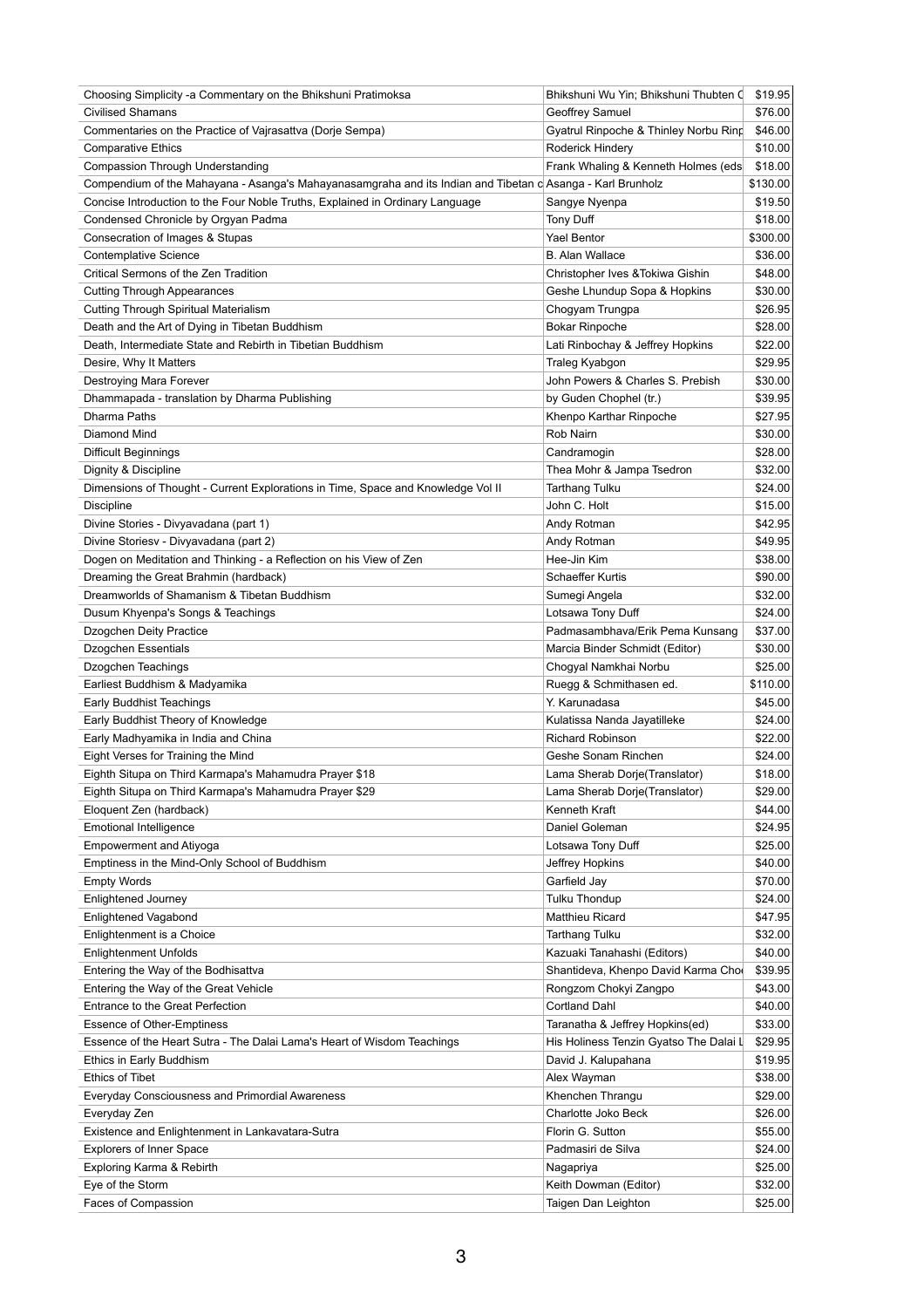| <b>Facets of Buddhism</b>                                                            | Shotaro lida                            | \$15.00  |
|--------------------------------------------------------------------------------------|-----------------------------------------|----------|
| Faith in Mind - A Commentary on Seng Ts'an's Classic                                 | Chan Master Sheng Yen                   | \$26.95  |
| Feature of the Expert, Glorious King                                                 | Lotsawa Tony Duff                       | \$28.00  |
| Finding Genuine Practice - The Eight Verses of Training the Mind                     | 17th Karmapa, Ogyen Trinley Dorje       | \$25.95  |
| Foundations of Dharmakirti's Philosophy                                              | John Dunne                              | \$68.00  |
| Fourteen Dalai Lamas, The. A Sacred Legacy of Reincarnation                          | Glenn H. Mullin                         | \$62.00  |
| Fragments from Dinnaga                                                               | H.N. Randle                             | \$9.90   |
| Freedom from Extremes \$45                                                           | Jose Ignacio Cabezon & Geshe Lobsar     | \$45.00  |
| Freedom from Extremes \$65                                                           | Jose Ignacio Cabezon & Geshe Lobsar     | \$65.00  |
| Freedom, Love and Action                                                             | J. Krishnamurti                         | \$29.00  |
|                                                                                      |                                         | \$29.00  |
| Freeing the Heart and Mind - Part 1                                                  | Sakya Trizin                            |          |
| Freeing the Heart and Mind - Part 2                                                  | Sakya Trizin<br>K.R. van Kooij &        | \$29.00  |
| Function and Meaning in Buddhist Art                                                 |                                         | \$85.00  |
| <b>Fundamental Mind</b>                                                              | Mipam Gyatso (Author), Jeffrey Hopkin   | \$28.00  |
| <b>Fusion of the Five Elements</b>                                                   | Mantak Chia & Maneewan Chia             | \$30.00  |
| Gateway to Knowledge Volume 2                                                        | Mipham Rinpoche                         | \$28.00  |
| Gateway to Knowledge Volume 3                                                        | Mipham Rinpoche                         | \$28.00  |
| Gateway to Knowledge Volume 4                                                        | Mipham Rinpoche                         | \$32.95  |
| Generation Stage in Buddhist Tantra                                                  | <b>Gyatrul Rinpoche</b>                 | \$32.00  |
| Glimpses of Abhidharma                                                               | Chogyam Trungpa                         | \$26.95  |
| Gone Beyond Volume 1 (hardback)                                                      | Brunnholzl Karl (Translator)            | \$70.00  |
| <b>Great Accomplishment</b>                                                          | Wangmo, Marcia Dechen & Michael Tw      | \$38.00  |
| <b>Great Perfection- Outer and Inner Preliminaries</b>                               | The Third Dzogchen Rinpoche (Cortlan    | \$40.00  |
| Ground, Path and Fruition                                                            | Tony Duff                               | \$35.00  |
|                                                                                      |                                         |          |
| Guide to the Buddhas                                                                 | Vessantara                              | \$27.00  |
| Harmonizing Yin and Yang                                                             | Eva Wong                                | \$24.00  |
| <b>Healing Anger</b>                                                                 | His Holiness the 14th Dalai Lama        | \$26.00  |
| Healing from the Source                                                              | Yeshi Dhonden                           | \$34.00  |
| Heart Drops of Dharmakaya                                                            | Shardza Tashi Gyaltsen                  | \$28.00  |
| Heart Essence of the Vast Expanse -A Story of Transmission                           | Anne Carolyn Klein                      | \$35.00  |
| Heart Sutra - An Oral Teaching                                                       | Geshe Sonam Rinchen                     | \$36.00  |
| <b>Hidden Treasures and Secret Lives</b>                                             | <b>Michael Aris</b>                     | \$37.00  |
| <b>High Religion</b>                                                                 | Sherry B. Ortner                        | \$18.00  |
| Himalaya                                                                             | Ashvin Mehta                            | \$20.00  |
| <b>Hindu Ethics</b>                                                                  | Harold G. Coward                        | \$8.00   |
| Hinting at Dzogchen - A Compendium of Teachings by Tsoknyi Rinpoche                  | Lotsawa Tony Duff                       | \$44.00  |
| History as Propoganda                                                                | John Powers                             | \$48.00  |
| History of Sanskrit Grammat Literature in Tibet                                      | Peter C. Verhagen                       | \$280.00 |
|                                                                                      | Karma Thinley                           | \$22.00  |
| History of the Sixteen Karmapas of Tibet \$22                                        |                                         |          |
| History of the Sixteen Karmapas of Tibet \$28                                        | Karma Thinley                           | \$28.00  |
| History of the Tantric Religion                                                      | N. N. Bhattacharyya                     | \$32.00  |
| How Buddhism Began                                                                   | <b>Richard Francis Gombrich</b>         | \$16.00  |
| How do Madhyamikas Think?                                                            | <b>Tom Tilemans</b>                     | \$45.00  |
| How Much is Enough? Buddhism, Consumerism, and the Human Environment                 | Richard Payne (Editor)                  | \$17.00  |
| How to do Life                                                                       | Traleg Kyabgon                          | \$34.95  |
| How to Free Your Mind                                                                | Thubten Chodron                         | \$25.00  |
| How to Read Classical Tibetan                                                        | <b>Craig Preston</b>                    | \$42.00  |
| How to Wrap Five Eggs                                                                | Hideyuki Oka                            | \$38.00  |
| Identity, Ritual and State in Tibetan Buddhism                                       | Mills Morton                            | \$270.00 |
| <b>Illuminating Silence</b>                                                          | Chan Master Sheng Yen                   | \$23.00  |
| Images of the Buddha in Thailand                                                     | D. Fickle                               | \$33.00  |
| Imagine all the People                                                               | His Holiness the 14th Dalai Lama and (  | \$22.00  |
| In Exile from the Land of Snows                                                      | John Avedon                             | \$24.00  |
|                                                                                      |                                         |          |
| In Search of Shangrila                                                               | Dr Bernard Jensen                       | \$19.80  |
| In Search of the Dharma                                                              | Chen-Hua                                | \$25.00  |
| In Search of Wisdom - a monk, a philosopher, and a psychiatrist on what matters most | Matthieu Ricard, Alexandre Jollien, Chr | \$28.95  |
| In the Mirror of Memory                                                              | Janet Gyatso                            | \$40.00  |
| In the Service of his Country                                                        | Dundul Namgyal Tsarong                  | \$37.00  |
| Insights of a Himalayan Pilgrim                                                      | Govinda Lama Angarika                   | \$24.00  |
| Integral Buddhism - Developing All Aspects of One's Personhood                       | Traleg Kyabgon                          | \$29.95  |
| Integral Buddhism And the Future of Spirituality (Wilber)                            | Ken Wilber                              | \$27.95  |
| Introduction to Emptiness                                                            | <b>Guy Newland</b>                      | \$30.00  |
| Invitation to Enlightenment                                                          | Matrceta & Candragonin                  | \$39.00  |
|                                                                                      |                                         |          |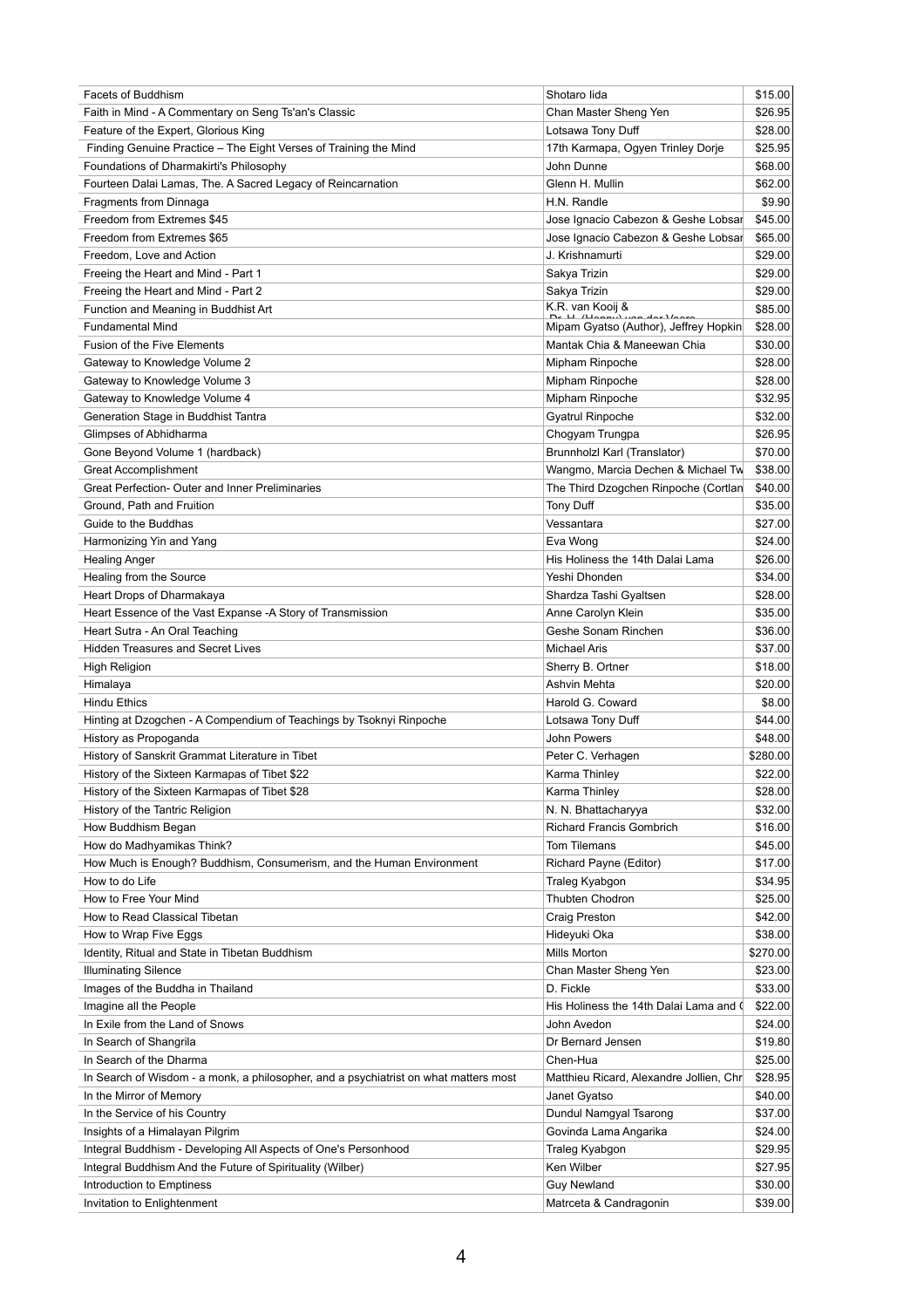| It's Up to You                                                                                                      | Dzigar Kontrul                         | \$29.95  |
|---------------------------------------------------------------------------------------------------------------------|----------------------------------------|----------|
| Jamgon Mipam His Life and Teachings                                                                                 | Douglas S. Duckworth                   | \$28.00  |
| Japanese Mandalas                                                                                                   | Elizabeth ten Grotenhuis               | \$55.00  |
| Jewels from the Treasury                                                                                            | Ninth Karmapa Wangchuk Dorje           | \$88.00  |
| Jewels of the Doctrine                                                                                              | Dharmasena Thera                       | \$30.00  |
| Jnanagarbha's Commentary on Just the Maitreya Chapter from the Samdhinirmocana-Sutra John Powers (Translator)       |                                        | \$26.00  |
| Jnanagarbha's Commentary on the Distinction between the Two Truths                                                  | <b>Malcom David Eckel</b>              |          |
|                                                                                                                     |                                        | \$40.00  |
| Journey without goal                                                                                                | Chogyam Trungpa                        | \$34.95  |
| Kailas On Pilgrimage to the Sacred Mountain of Tibet                                                                | Russell Johnson & Kerry Moran          | \$15.00  |
| Kalacakra Tantra The Chapter on Sadhana. Together with the Vimalaprabha Commentary \$ Vesna A. Wallace (Translator) |                                        | \$68.00  |
| Kalachakra and Other Six- Session Yoga Texts                                                                        | Berzin Alexander (Translator)          | \$14.00  |
| Karma - What it is, What it isn't, Why it Matters (Chinese)                                                         | Traleg Kyabgon                         | \$34.95  |
| Karma Chakme's Mountain Dharma Volume 4                                                                             | Khenpo Kharthar Rinpoche (Translator)  | \$33.00  |
| Kindness, Clarity & Insight                                                                                         | His Holiness the 14th Dalai Lama       | \$10.00  |
| King Doha - Saraha's Advice to a King                                                                               | Traleg Kyabgon                         | \$29.99  |
| King of the Empty Plain                                                                                             | Cyrus Stearns (Translator)             | \$60.00  |
| King Udrayana and the Wheel of Life                                                                                 | Geshe Lobsang Tarchin                  | \$21.00  |
| Knowing, Naming and Negation                                                                                        | Anne C. Klein                          | \$46.00  |
| Knowledge and Liberation                                                                                            | Anne C. Klein                          | \$46.20  |
| Krishnamurti                                                                                                        | <b>Stuart Holroyd</b>                  | \$18.00  |
| Kyunyo-jon - Life, Times of a Korean Monk                                                                           | Adrian Buzo & Tony Prince (Translator) | \$35.00  |
| L. D. S. Punk - A Memoir                                                                                            | St. Peter Davila                       | \$35.00  |
|                                                                                                                     |                                        |          |
| Lamdre - Dawn of Enlightenment                                                                                      | Lama Choedak Yuthok                    | \$29.00  |
| Letter to a Friend                                                                                                  | Traleg Kyabgon                         | \$29.99  |
| Leuchtend Klare Glueckseligkeit (german version of Luminous Bliss)                                                  | Traleg Kyabgon                         | \$34.95  |
| Liberating Duality with Wisdom Display - The Eight Emanations of Guru Padmasambhava                                 |                                        | \$42.95  |
| Life of Milarepa (Heruka)                                                                                           | Tsangayon Heruka                       | \$25.00  |
| Light Comes Through                                                                                                 | Dzigar Kongtrul                        | \$25.00  |
| Light of Wisdom The Conclusion                                                                                      | Jamgon Kongtrul                        | \$40.00  |
| Light of Wisdom Vol 1                                                                                               | Jamgon Kongtrul                        | \$32.95  |
| Light of Wisdom Vol 2                                                                                               | Jamgon Kongtrul                        | \$28.95  |
| Lighting the Lamp                                                                                                   | <b>Alfred Woll</b>                     | \$20.00  |
| Lighting the Path                                                                                                   | His Holiness the 14th Dalai Lama       | \$30.00  |
| Lion of Siddhas                                                                                                     | David Molk (Translator), Tsering Wangd | \$34.95  |
| Living in the Face of Death                                                                                         | Glenn H. Mullin                        | \$30.00  |
| Longchen Nyingthig Deity Practice                                                                                   | <b>Tony Duff</b>                       | \$36.00  |
|                                                                                                                     |                                        |          |
| Losing the Clouds Gaining the Sky                                                                                   | Doris Wolter (ed.)                     | \$37.00  |
| Love and Sympathy in Theravadin Buddhism                                                                            | Harbey B. Aronson                      | \$16.00  |
| <b>Luminous Bliss</b>                                                                                               | Traleg Kyabgon                         | \$34.95  |
| Luminous Heart (The Third Karmapa on Consciousness, Wisdom, and Buddha Nature)                                      | Karl Brunnholz (Translator)            | \$48.00  |
| Luminous Lives                                                                                                      | <b>Cyrus Stearns</b>                   | \$79.00  |
| Madhyamika and Yogacara \$28                                                                                        | Gadjin M. Nagao                        | \$28.00  |
| Mahamudra Lineage Prayer                                                                                            | Khenchen Thrangu                       | \$29.95  |
| Maitreya's Distinguishing the Middle from the Extremes                                                              | Mario D'Amato                          | \$65.00  |
| Manifestation of the Tathagata                                                                                      | <b>Bikshu Cheng Chien</b>              | \$24.00  |
| Masters of the Nyingma Lineage                                                                                      | <b>Chrystal Mirror Series 11</b>       | \$45.00  |
| Meditation on the Nature of Mind                                                                                    | His Holiness Dalai Lama, Lhundrop, Kh  | \$28.00  |
| Meditative States in Tibetan Buddhism                                                                               | Lati Rinpoche & Denma Rinpoche         | \$34.00  |
| Meeting the Great Bliss Queen                                                                                       | Anne C. Klein                          | \$21.00  |
|                                                                                                                     |                                        |          |
| Mind in Buddhist Psychology - the Necklace of Clear Understanding                                                   | Yeshe Gyaltsen, Herbert V. Guenther (  | \$33.95  |
| Mind Only                                                                                                           | Thomas E. Wood                         | \$25.00  |
| Mind Only School and Buddhist Logic                                                                                 | Doboom Tulku (ed)                      | \$15.00  |
| Mind Training Like the Rays of Sun                                                                                  | Nam-kha Pel                            | \$20.00  |
| <b>Minding Mind</b>                                                                                                 | <b>Thomas Cleary</b>                   | \$19.00  |
| Mipam on Buddha Nature                                                                                              | Douglas Duckworth                      | \$46.00  |
| Mipham's Dialectics and the Debates on Emptiness                                                                    | Kharma Phuntsho                        | \$220.00 |
| Mirrors of Indian Buddhism                                                                                          | J. Krishnamurti                        | \$27.50  |
| Moon of Wisdom                                                                                                      | By Chandrakirti and The Eighth Karmar  | \$34.95  |
| Moonbeams of Mahamudra                                                                                              | Traleg Kyabgon                         | \$39.99  |
| Morals, Reason and Animals                                                                                          | S.F. Sapontzis                         | \$20.00  |
| Music in the Sky - The Life, Art & Teachings of the 17th Karmapa Ogyen Trinley Dorie                                | Michele Martin                         | \$27.95  |
|                                                                                                                     |                                        |          |
| Mutual Causality in Buddhism and General Systems Theory                                                             | Joanna Macy                            | \$36.00  |
| Naropa's Wisdom- His Life and Teachings on Mahaumdra                                                                | Khenchen Thrangu                       | \$32.95  |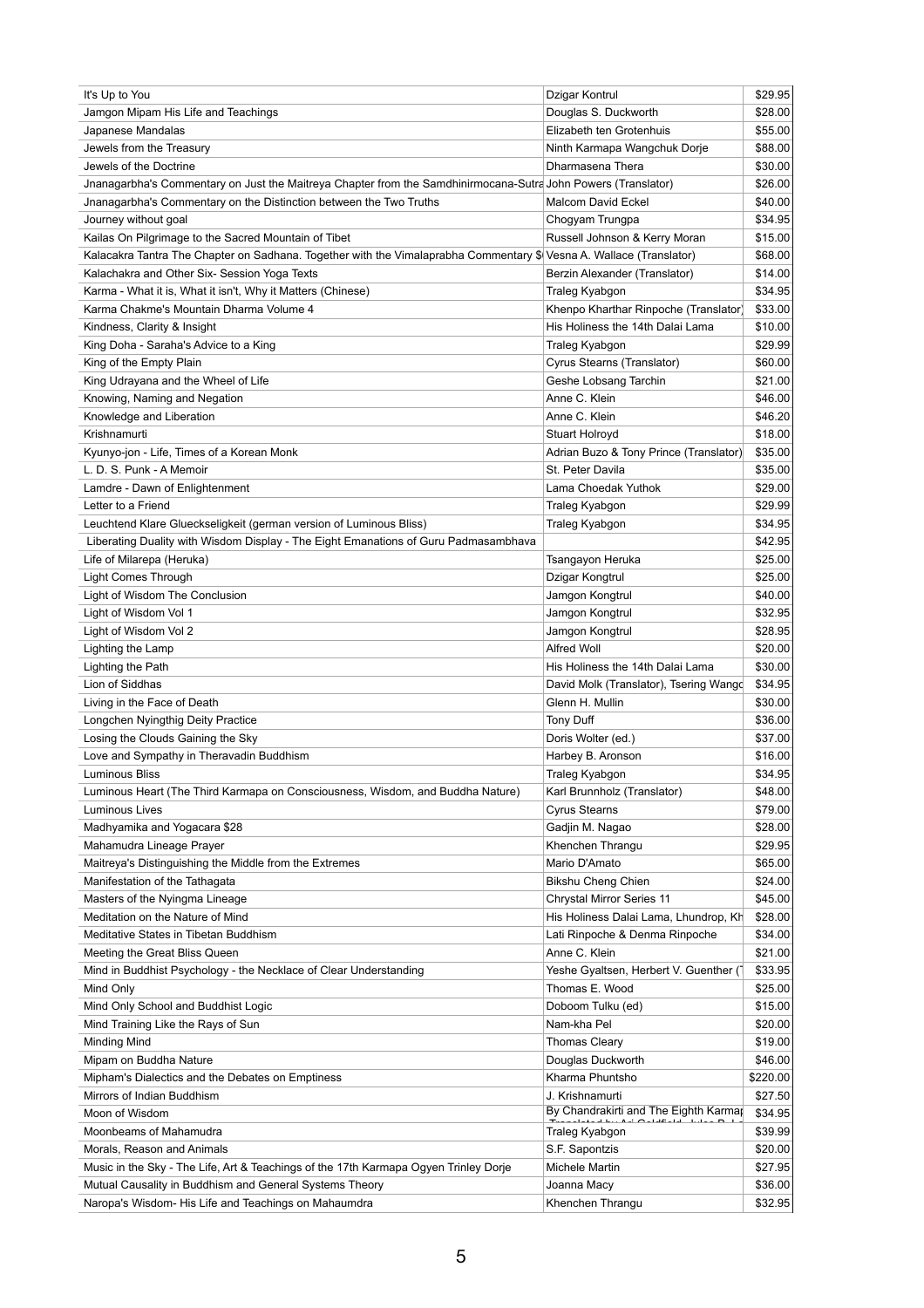| <b>Natural Great Perfection</b>                                                       | Nyoshul Khenpo                        | \$28.00  |
|---------------------------------------------------------------------------------------|---------------------------------------|----------|
| Nature of Buddhist Ethics                                                             | Damien Keown                          | \$65.00  |
| New English Tibetan Dictionary                                                        | Norbu Chepel                          | \$28.00  |
| Nine-Headed Dragon River                                                              | <b>Peter Matthiessen</b>              | \$34.00  |
| Nirvana and Ineffability                                                              | Asanga Tilakaratne                    | \$31.00  |
| Nonviolence to Animals, Earth and Self in Asian Tradition                             | Christopher Key Chapple               | \$15.00  |
| Nyima Tashi                                                                           | Yeshe Gyamtso (Translator)            | \$24.00  |
| Nyung Na                                                                              | His Holiness the 7th Dalai Lama       | \$35.00  |
| Ocean of Certainty (KTD)                                                              | Traleg Kyabgon                        | \$17.00  |
| Omniscience and the Rhetoric of Reason                                                | Sara L. McClintock                    | \$52.00  |
| On Knowing Reality                                                                    | <b>Janice Dean Willis</b>             | \$18.00  |
| On the Open Way                                                                       | Hogen Yamahata                        | \$22.00  |
| On Understanding Buddhists                                                            | J.R. Carter                           | \$44.00  |
| On Zhang-Zhung                                                                        | Hummel Seigbert                       | \$23.00  |
|                                                                                       | <b>Thubten Chodron</b>                |          |
| Open Heart, Clear Mind                                                                |                                       | \$26.00  |
| Opening the Door of Certainty                                                         | <b>Bokar Rinpoche</b>                 | \$22.00  |
| Opening the Door to Bon                                                               | Nyima Dakpa                           | \$32.00  |
| Opening the Eye of New Awareness                                                      | His Holiness the 14th Dalai Lama      | \$22.00  |
| <b>Openness Mind</b>                                                                  | <b>Tarthang Tulku</b>                 | \$18.00  |
| Ornament of Stainless Light \$95                                                      | Khendrup Norsang Gyatso               | \$95.00  |
| Ornament of Stainless Light (hardback) \$80                                           | Khendrup Norsang Gyatso               | \$80.00  |
| Ornament of the Middle Way (Hardback)                                                 | James Blumenthol                      | \$60.00  |
| <b>Our Pristine Mind</b>                                                              | Orgyen Chowang                        | \$41.95  |
| Pain and Its Ending                                                                   | Carol S. Anderson                     | \$22.00  |
| Panels of the World Sanskrit Conference Vol 2                                         | Seyfort Ruegg                         | \$110.00 |
| Parting From the Four Attachments                                                     | Chogye Trichen Rinpoche               | \$29.00  |
| Path to Buddhahood teachings on Gampopa's Jewel Ornament of Liberation                | Ringu Tulku                           | \$32.95  |
| Path to Buddhahood                                                                    | Ringu Tulku                           | \$46.00  |
| Paths to Liberation                                                                   | Robert E. Buswell & Robert M. Gimello | \$85.00  |
| Patron and Painter                                                                    |                                       | \$68.00  |
|                                                                                       | David Jackson                         |          |
| Book: Peace is Every Step                                                             | Thit Nhat Hanh                        | \$19.95  |
| Peaceful Death, Joyful Rebirth                                                        | <b>Tulku Thondup</b>                  | \$32.00  |
| Perceiving Ordinary Magic                                                             | Jeremy Hayward                        | \$36.00  |
| <b>Perfect Conduct</b>                                                                | Ngari Panchen                         | \$31.85  |
| Perfect wisdom - the short Prajnamaramita Texts                                       | translated by Edward Conze            | \$33.00  |
| <b>Personality Type</b>                                                               | Leonore Thomson                       | \$44.00  |
| Pluralism and Truth in Religion                                                       | John F. Kane                          | \$8.00   |
| Pointing Out the Dharmakaya                                                           | Khenchen Thrangu                      | \$24.95  |
| Portraits of Buddhist Women                                                           | Ranjini Obeyesekere(Translator).      | \$38.00  |
| Prajnaparamita - The Six Perfections                                                  | Khenpo Palden Sherub Rinpoche         | \$12.00  |
| Prayer Flags - the life and spiritual teachings of Jigten Sumgon                      | Khenpo Konchog Gyaltsen               | \$4.00   |
| Precepts of the Dharmakaya Translation of The Twenty-One Little Nails                 | John Myrdhin Reynolds (Translator)    | \$62.95  |
| <b>Precious Essence</b>                                                               | Yeshe Gyamtso (Translator)            | \$40.00  |
| Principal Teachings of Buddhism                                                       | Tsongkapa                             | \$18.00  |
| Profound Treasury of the Ocean of Dharm. Vol 1. The Path of Individual Liberation     | Chogyam Trungpa                       | \$64.95  |
| Psyche and Matter                                                                     | Marie-Loiuse Von Franz                | \$50.00  |
| Psycho-cosmic Symbolism of the Buddhist Stupa                                         | Lama Angarika Govinda                 | \$28.00  |
|                                                                                       |                                       |          |
| Psychology of Buddhist Tantra                                                         | <b>Rob Preece</b>                     | \$32.00  |
| Psychotherapy                                                                         | Marie-Louise Von Franz                | \$36.00  |
| Purification in Tibetan Buddhism - The Practice of the Thirty-Five Confession Buddhas | Geshe Jampa Gyatso, Joan Nicell       | \$32.95  |
| Rainbow Body                                                                          | Chogyal Namkhai Norbu                 | \$22.00  |
| Rationality and Mind in Early Buddhism                                                | Frank J. Hoffman                      | \$15.40  |
| Rebirth in Early Buddhism and Current Research                                        | Bhikkhu Anālayo                       | \$45.00  |
| <b>Reflections on Reality</b>                                                         | Jeffrey Hopkins                       | \$80.00  |
| Reflections on Resemblance, Ritual & Religion                                         | Brian K. Smith                        | \$40.00  |
| Relics of the Buddha                                                                  | Jon S. Strong                         | \$78.00  |
| Relics of the Dharmakaya                                                              | Lotsawa Duff Tony                     | \$38.00  |
| Religions of Tibet in Practice \$56                                                   | Donald S. Lopez Jnr.                  | \$56.00  |
| Repeating The Words of The Buddha                                                     | Tulku Urgyen Rinpoche                 | \$23.00  |
| Resurrecting Candrakirti                                                              | Kevin Vose                            | \$65.00  |
| Rethinking Karma                                                                      | Jonathan S. Watts (ed)                | \$35.00  |
| Rig Veda                                                                              | Anonymous (Author), Wendy Doniger (   | \$19.95  |
|                                                                                       |                                       |          |
| Rime - Buddhism Without prejudice                                                     | Peter Oldmeadow                       | \$29.95  |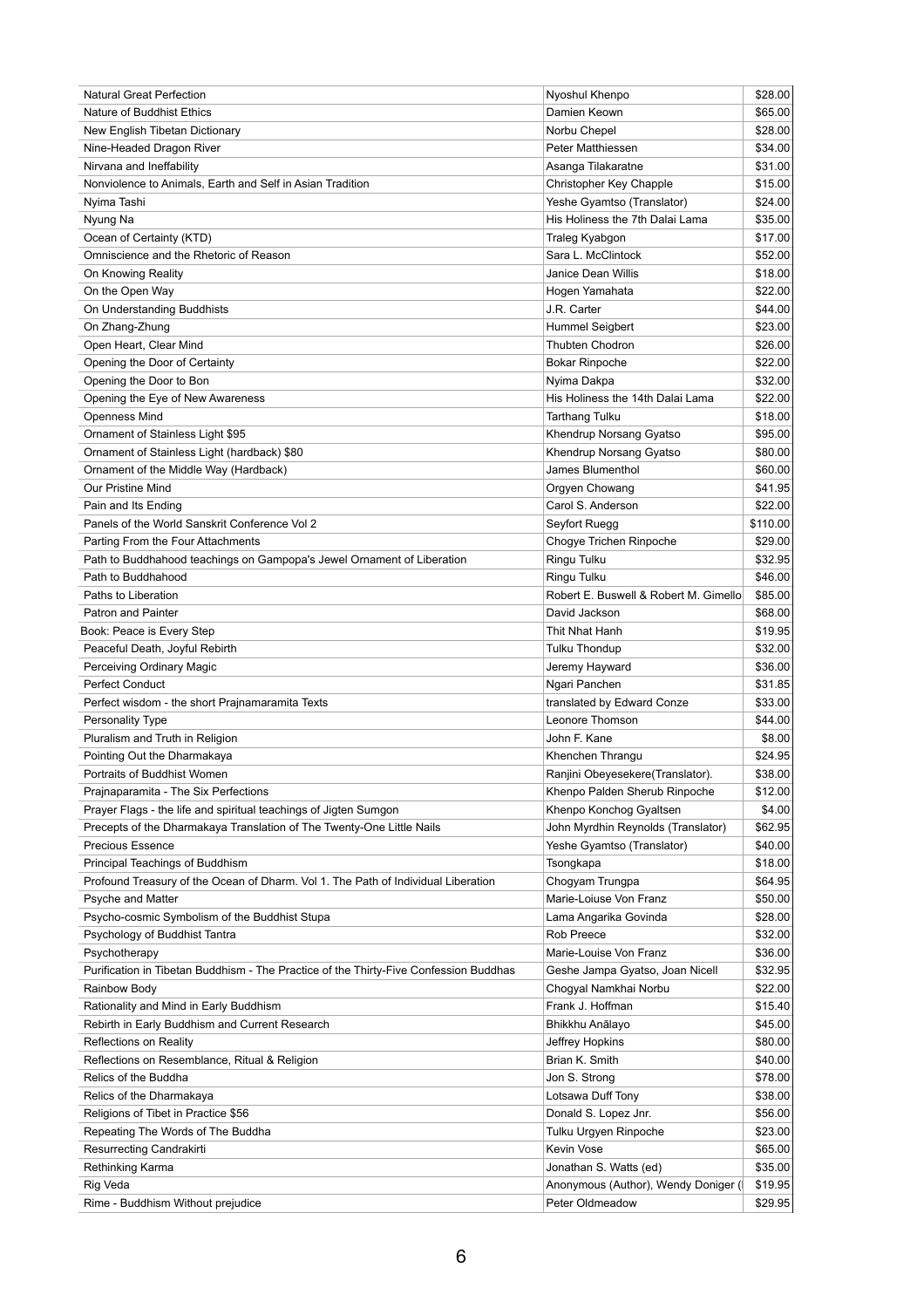| River of Fire, River of Water - An Introduction to the Pure Land Tradition of Shin Buddhism       | <b>Taitetsu Unno</b>                   | \$32.95 |
|---------------------------------------------------------------------------------------------------|----------------------------------------|---------|
| Rude Awakenings                                                                                   | Heisig & Maraldo                       | \$44.00 |
| Sacred Biography in Buddhist Traditions of South and Southeast Asia                               | Juliane Schober                        | \$68.00 |
| Sacred Mountains of Asia                                                                          | John Einarsen                          | \$32.00 |
| <b>Sacret Scripts</b>                                                                             | Tashi Mannox                           | \$24.95 |
| <b>Sacred Tibet</b>                                                                               | Philip Rawson                          | \$29.00 |
| Sailing the Worldly Winds                                                                         | Vajragupta                             | \$20.00 |
| Saivism                                                                                           | G.V. Tagare                            | \$10.00 |
| Samadhi Numinous & Cessative in Indo-Tibetan Yoga                                                 | <b>Stuart Sarbacker</b>                | \$35.00 |
| Sand and Pebbles                                                                                  | Robert E. Morrell                      | \$32.00 |
|                                                                                                   |                                        |         |
| Satipatthana - The Direct Path to Realization                                                     | Bhikkhu Analayo                        | \$39.00 |
| Sayings of the Buddha                                                                             | Rupert Gethin (Translator)             | \$24.00 |
| Scripture of the Lotus Blossom of the Fine Dharma                                                 | Leon Hurvitz (Translator)              | \$40.00 |
| Scripture, Logic, Language                                                                        | <b>Tom Tillemans</b>                   | \$79.00 |
| Sculptural Heritage of Tibet (hardback)                                                           | David Weldon & Jane Singer             | \$70.00 |
| Second Dalai Lama-Life & Teachings                                                                | Glenn H. Mullin                        | \$24.00 |
| Seeing through Zen                                                                                | John McRae                             | \$36.00 |
| Selected Works of the Dalai Lama VII                                                              | Glenn H. Mullin (Translator)           | \$27.50 |
| Self-Liberation Through Seeing With Naked Awareness                                               | John Myrdhan Reynolds                  | \$26.00 |
| <b>Shifting Shape Shaping Text</b>                                                                | Steven Heine                           | \$38.00 |
| Showing the Path of Liberation                                                                    | Khenchen Thrangu Rinpoche              | \$22.00 |
| Sisters in Solitude                                                                               | Kama Lekshe Tsomo                      | \$28.00 |
| Skilful Means (Pye)                                                                               | Michael Pye                            | \$36.00 |
| Song of Karmapa                                                                                   | Traleg Kyabgon                         | \$29.99 |
| Song of the Profound View                                                                         | Geshe Rabten                           | \$28.00 |
| Sounds of Freedom - Musicians on Spirituality and Social Change                                   | John Malkin                            | \$29.95 |
| Spirit and Nature                                                                                 | Steven Rockfeller & John C. Elder(Edit | \$15.00 |
|                                                                                                   |                                        |         |
| Spiritual Biography of Marpa the Translator                                                       | Khenchen Thrangu                       | \$22.00 |
| Spoken and Unspoken Thanks                                                                        | John B. Carman. & Frederick J. Streng  | \$8.00  |
| <b>Stars at Dawn</b>                                                                              | <b>Wendy Garling</b>                   | \$34.50 |
| Start Where You are                                                                               | Pema Chodron                           | \$19.95 |
| Steps On The Path To Enlightenment - a commentary on the Lamrim Chenmo Vol 5-Insight Lhundub Sopa |                                        | \$67.95 |
| Studies in Abhidharma Literature and the Origins of Buddhist Philosophical Systems                | <b>Erich Frauwallner</b>               | \$38.50 |
| Studies in the Philosophy of Bodhicaryavatara                                                     | Paul Williams                          | \$20.00 |
| Study and Practice of Meditation                                                                  | Leah Zahler                            | \$46.00 |
| Stupa - the Sacred Symbol of Enlightenment                                                        | Crystal Mirror Volume 12               | \$80.00 |
| Sudden and Gradual                                                                                | Peter N. Gregory (Editor)              | \$24.00 |
| Suffering and the Beneficent Community                                                            | Erich H. Loewy                         | \$25.00 |
| Sunyata                                                                                           | Pandit Moti Lal                        | \$38.00 |
| Taking the Result as the Path- Core Teachings of the Sakya Lamdre Tradition                       | <b>Cyrus Stearns</b>                   | \$90.00 |
| Tales of the Turquoise                                                                            | <b>Jest Corneille</b>                  | \$24.00 |
| <b>Tantric Techniques</b>                                                                         | Jeffrey Hopkins                        | \$40.00 |
| Tao the Watercourse Way                                                                           | <b>Allan Watts</b>                     | \$18.70 |
| Tao To Know and not be Knowing                                                                    | Eastern Wisdom                         | \$8.00  |
| Tao-Sheng's Commentary on the Lotus Sultra                                                        | Y. Kim                                 | \$28.00 |
| Teachings from the Heart                                                                          | <b>Tarthang Tulku</b>                  | \$33.00 |
|                                                                                                   |                                        |         |
| Teachings on the Sakya Panditas -Clarifying the Sage's Intent                                     | Khenchen Appey Rinpoche                | \$35.00 |
| <b>Textbook of Modern Colloquial Conversations</b>                                                | Tashi                                  | \$11.00 |
| Thai Women in Buddhism                                                                            | Chatsumarn Kabilsingh                  | \$22.00 |
| The Arrow and the Spindle                                                                         | Samten Karmay                          | \$36.00 |
| The Art of Awakening - A User's Guide to Tibetan Art and Practice                                 | Charlotte Davis & Konchog Lhadrepa     | \$42.90 |
| The Art of Buddhism                                                                               | Denise Patry Leidy                     | \$32.00 |
| The Art of Happiness                                                                              | Mirko Fryba                            | \$32.00 |
| The Art of the Warrior                                                                            | Ralph D. Sawyer                        | \$30.80 |
| The Bardo Guidebook                                                                               | Chokji Nyima Rinpoche                  | \$36.00 |
| The Beautiful Ornament of the Three Visions                                                       | Ngorchen Konchog Llundrup              | \$22.00 |
| The Beginnings of Buddhism                                                                        | Kogen Mizuno                           | \$28.00 |
| The Bon Religion of Tibet                                                                         | Per Kvaerne                            | \$95.00 |
| The Book of Balance and Harmony                                                                   | <b>Thomas Cleary</b>                   | \$19.00 |
| The Book of Kadam                                                                                 | Jinpa Thupten                          | \$78.00 |
| The Buddha (Pemberton)                                                                            | D. Pemberton                           | \$25.00 |
| The Buddha - A Short Biography                                                                    | John S. Strong                         | \$27.00 |
| The Buddha from Dolpo                                                                             | C. Stearns                             | \$44.00 |
|                                                                                                   |                                        |         |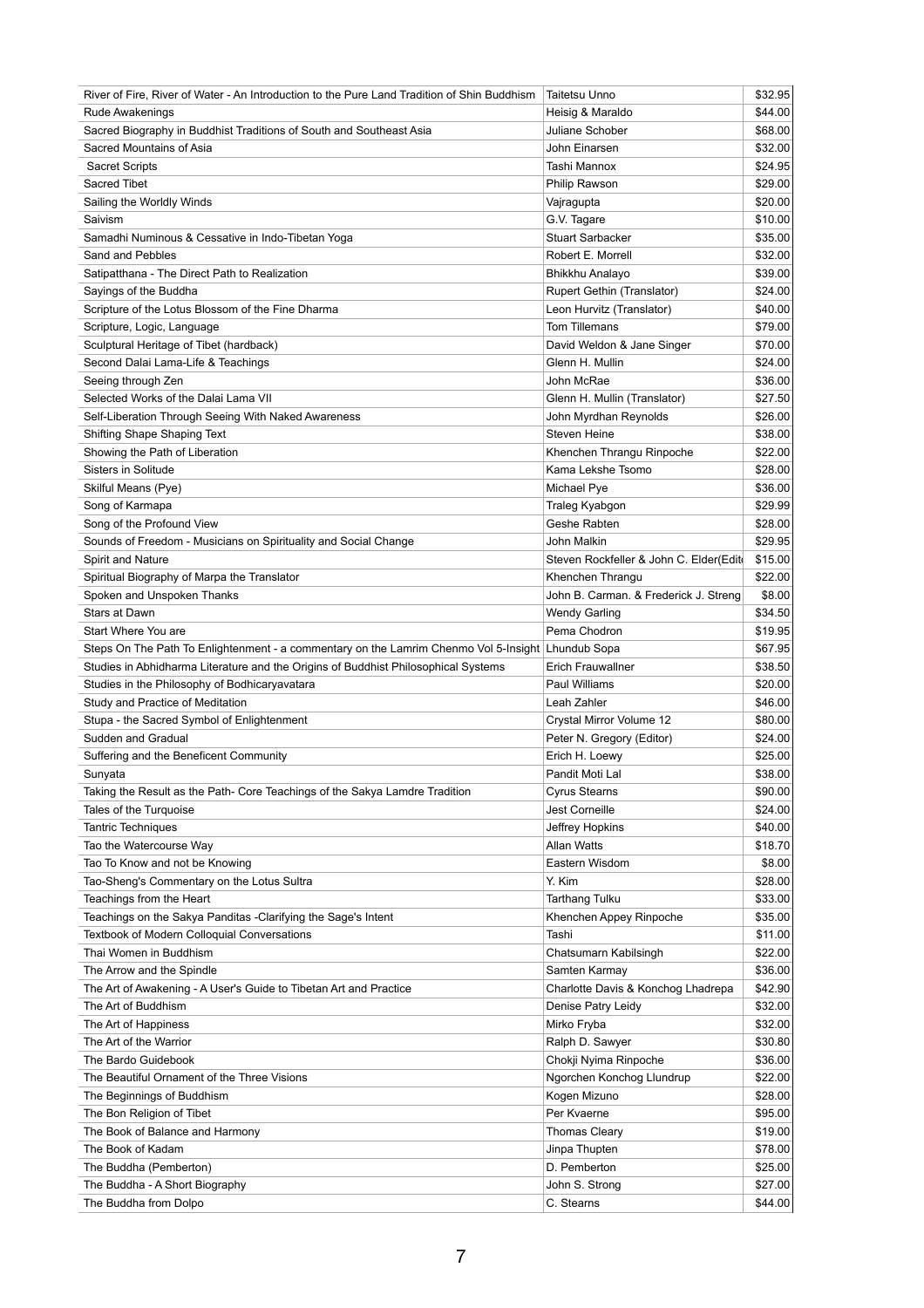| The Buddha Nature                                                                        | <b>Brian Edward Brown</b>              | \$25.00  |
|------------------------------------------------------------------------------------------|----------------------------------------|----------|
| The Buddha Within                                                                        | Susan K. Hookhaun                      | \$48.00  |
| The Buddha's Path                                                                        | Nina van Gorkom                        | \$20.00  |
| The Buddha's Teaching on Social and Communal Harmony                                     | Bhikkhu Bodhi                          | \$34.00  |
| The Buddhist Forum Volume 1                                                              | Tadeusz Skorupski                      | \$22.00  |
| The Buddhist Forum Volume 3                                                              | Tadeusz Skorupski                      | \$55.00  |
| The Buddhist Forum. Volume 2                                                             | Tadeusz Skorupski                      | \$35.00  |
| The Buddhist Literature of Ancient Gandhara                                              | <b>Richard Salomon</b>                 | \$45.00  |
| The Buddhist Path to Awakening (Gethin)                                                  | R.M.L. Gethin                          | \$48.00  |
| The Buddhist Path to Awakening (Tejandanda)                                              | Tejananda                              | \$27.00  |
|                                                                                          | Lama Doboom Tulku                      | \$32.00  |
| The Buddhist Path to Enlightenment                                                       |                                        |          |
| The Buddhist Philosophy of the Middle                                                    | David Seyfort Ruegg                    | \$55.00  |
| The Buddhist Philosophy of Universal Flux                                                | Satkary Mookerjee                      | \$19.00  |
| The Buddhist Pilgrimage                                                                  | Duncan Forbes                          | \$20.00  |
| The Buddhist Teaching of Totality                                                        | Garma C.C. Chang                       | \$24.00  |
| The Central Philosophy of Tibet                                                          | Robert Thurman                         | \$46.00  |
| The Clear Mirror                                                                         | Sakyapa Gyaltsen                       | \$28.00  |
| The Compass of Zen                                                                       | Seung Sahn                             | \$25.00  |
| The Continuity of Madhyamika & Yogacara in Indian Mahayana Buddhism                      | Ian Charles Harris                     | \$114.00 |
| The Course in Buddhist Reasoning and Debate                                              | Daniel E. Perdue                       | \$110.00 |
| The Cult of Tara                                                                         | Stephan Beyer                          | \$48.00  |
| The Dalai Lama - The Institution                                                         | Ram Ratiul                             | \$17.60  |
| The Dawn of Chinese Pureland Buddhist Doctrine                                           | Kenneth K. Tanaka                      | \$24.00  |
| The Dawn of Tantra                                                                       | Guenther & Trungpa                     | \$26.00  |
| The Dharma                                                                               |                                        |          |
|                                                                                          | Kalu Rinpoche                          | \$35.00  |
| The Dharma's Gatekeepers                                                                 | Jonathan Gold (Translator)             | \$40.00  |
| The Diamond Sutra - Transforming the Way we perceive the World                           | Mu Soeng                               | \$28.00  |
| The Diamond Sutra And The Sutra Of Hui-Neng                                              | Wong Mou-Lam                           | \$27.95  |
| The Discipline of Freedom                                                                | Phillip Olson                          | \$32.00  |
| The Dispeller of Disputes                                                                | Westerhoff Jan                         | \$34.00  |
| The Epic of Gesar of Ling                                                                | Robin Korman & Lama ChonamRobin I      | \$59.00  |
| The Essence of Buddhism                                                                  | Traleg Kyabgon                         | \$32.95  |
| The Essence of Buddhism (Chinese)                                                        | Traleg Kyabgon                         | \$34.95  |
| The Essential Chuang Tzu                                                                 | Sam Hamill                             | \$27.50  |
| The Essential Teachings of Zen Master Hakuin                                             | Norman Waddell, Hakuin Ekaku           | \$26.95  |
| The Eternal Drama                                                                        | <b>Edward Edinger</b>                  | \$28.00  |
| The Far Shore                                                                            | <b>Mitchell Ginsberg</b>               | \$15.00  |
| The First Karmapa                                                                        | Dusum Kenpa (David Karma Choepel &     | \$37.00  |
| The Foundation of Buddhist Practice                                                      | His Holiness the Dalai Lama, Thubten ( | \$48.00  |
| The Foundations of Buddhism                                                              |                                        |          |
|                                                                                          | <b>Rupert Gethin</b>                   | \$28.00  |
| The Four Dharmas of Gampopa                                                              | Traleg Kyabgon                         | \$38.95  |
| The Four Noble Truths - The Foundation of Buddhist Thought Vol 1                         | Geshe Tashi Tsering                    | \$22.00  |
| The Fundamental Wisdom of the Middle Way                                                 | Jay Garfield                           | \$32.00  |
| The Future is Now - Timely Advice for Creating a Better World                            | Ogyen Trinley Dorje                    | \$15.00  |
| The Golden Yoke \$88                                                                     | Rebecca Redwood French                 | \$68.00  |
| The Golden Yoke \$52                                                                     | Rebecca Redwood French                 | \$52.00  |
| The Great Awakening                                                                      | David R Loy                            | \$30.00  |
| The Great Exposition of Secret Mantra Volume 1                                           | Dalai Lama                             | \$49.00  |
| The Great History of Garab Dorje, Manjushrimitra, Shrisingha, Jnanasutra and Vimalamitra | Jim Valby (Translator)                 | \$12.00  |
| The Great Image                                                                          | Ani Jinba Palmo(Translator)            | \$30.00  |
| The Great Perfection                                                                     | Samten Karmay                          | \$145.00 |
| The Great Secret of Mind                                                                 | Tulku Pema Rigtsal                     | \$34.00  |
| The Gupta Empire                                                                         | Radhakumud Mookerji                    | \$18.00  |
|                                                                                          |                                        |          |
| The Healing Power of Mind                                                                | <b>Tulku Thondup</b>                   | \$22.00  |
| The Heart of Dogen's Shobogenzo                                                          | Waddell & Abe (Translator)             | \$30.00  |
| The Hidden Himalayas                                                                     | Dunham Kelly                           | \$70.00  |
| The Himalya                                                                              | Pushpesh Pant                          | \$18.00  |
| The History of Buddhism in India                                                         | Khenchen Thrangu                       | \$28.00  |
| The History of Buddhism in India and Tibet                                               | E. Obermiller                          | \$15.40  |
| The Hundred Tertons                                                                      | Jamgon Kongtrul                        | \$35.00  |
| The Hundred Thousand Songs of Milarepa (hardback)                                        | Garma C.C. Chang                       | \$86.00  |
| The Influence of Yogacara on Mahamudra                                                   | Traleg Kyabgon                         | \$17.00  |
| The Influence of Yogacara on Tantra                                                      | Traleg Kyabgon                         | \$18.00  |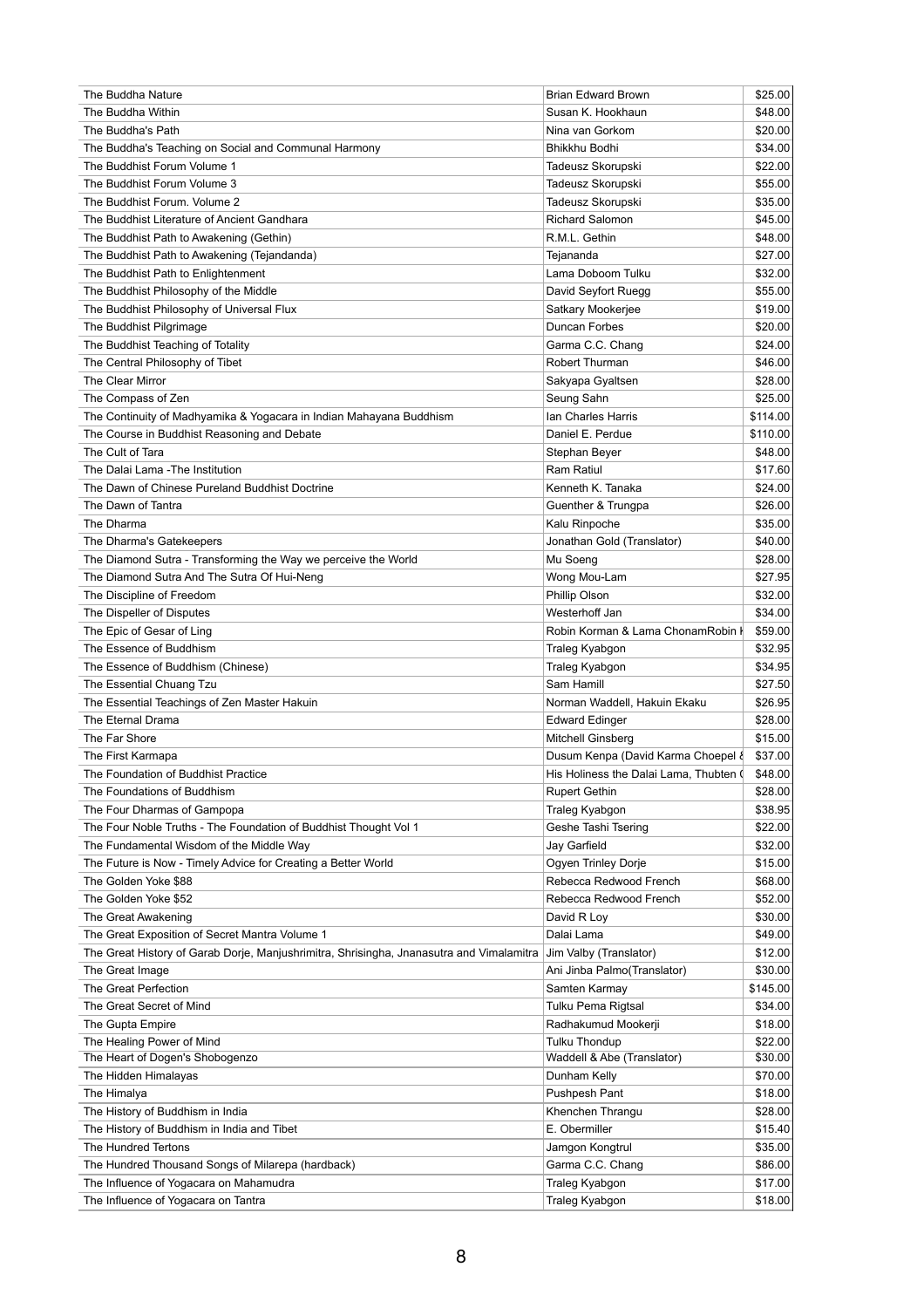| The Jewel Ladder                                                                                                 | Garje Khamtrul Rinpoche                       | \$19.00            |
|------------------------------------------------------------------------------------------------------------------|-----------------------------------------------|--------------------|
| The Jewel Ornament of Liberation                                                                                 | Gampopa, Khenchen Thrangu Rinpoch             | \$85.00            |
| The Joy of Living \$19.95                                                                                        | Mingjur Rinpoche                              | \$19.95            |
| The Karmapa's Middle Way                                                                                         | 9th Karmapa Wangchuk Dorje                    | \$68.00            |
| The Legend of Queen Cama                                                                                         | D. Swearer & Sommai Prenchit(Transla          | \$44.00            |
| The Lhasa Atlas                                                                                                  | Knud Larsen & Amund Sinding Laarser           | \$120.00           |
| The Life and Liberation of a Tibetan Yogin                                                                       | Togden Shakya Shri                            | \$42.00            |
| The Life and Times of Jamyang Khyentse (hardback)                                                                | Dilgo Khyentse                                | \$58.00            |
| The Life of Marpa the translator                                                                                 | Nalanda Translation                           | \$36.00            |
| The Life of the Buddha                                                                                           | <b>Bhikku Nanamoli</b>                        | \$15.00            |
| The Light of Wisdom, Volume 1                                                                                    | Jamgon Kongtrul                               | \$48.00            |
| The Light of Wisdom, Volume 2                                                                                    | Jamgon Kongtrul                               | \$32.00            |
| The Living Buddha                                                                                                | Daisaku Ikeda                                 | \$23.00            |
| The Logic of Unity                                                                                               | Hosaku Matsuo                                 | \$10.00            |
| The Madhyamika Mind                                                                                              | Narain Harsh                                  | \$10.00            |
| The Magic of the Mind                                                                                            | <b>Bhikku Nananda</b>                         | \$6.00             |
| The Magic of Zen                                                                                                 | I.D. Stein                                    | \$24.00            |
| The Meaning of Life - Buddhist Perspectives on Cause and Effect                                                  | His Holiness the 14th Dalai Lama              | \$22.00            |
| The Middle Way \$28                                                                                              | His Holiness the 14th Dalai Lama              | \$28.00            |
| The Middle Way \$36                                                                                              | His Holiness the 14th Dalai Lama              | \$36.00            |
| The Mind and its Functions \$30                                                                                  | Geshe Rabten                                  | \$30.00            |
|                                                                                                                  |                                               | \$8.00             |
| The Mind is Mightier than the Sword<br>The Mind of Clover                                                        | Lama Surya Das<br><b>Robert Aitken</b>        |                    |
|                                                                                                                  |                                               | \$22.00            |
| The Mirror Mind                                                                                                  | William Johnson                               | \$20.00            |
| The Mirror of Mindfulness<br>The Nepalese Legacy in Tibetan Painting                                             | <b>Tsele Natsok Rangdrol</b><br>David Jackson | \$20.00<br>\$75.00 |
| The New Tibetan - English Dictionary of Modern Tibetan                                                           |                                               | \$100.00           |
|                                                                                                                  | Melvyn Goldstein (Editor)                     |                    |
| The Ninth Karmapa's Ocean of Definitive Meaning                                                                  | Khenchen Thrangu                              | \$24.00            |
| The Path of the Buddha                                                                                           | Kenneth W. Morgan                             | \$22.00            |
| The Path to Bliss \$26                                                                                           | His Holiness the 14th Dalai Lama              | \$26.00            |
| The Path to Bliss \$34                                                                                           | His Holiness the 14th Dalai Lama              | \$34.00            |
| The Path to Enlightenment                                                                                        | His Holiness the 14th Dalai Lama              | \$26.00            |
| The Perfection of Wisdom                                                                                         | <b>Edward Conze</b>                           | \$44.00            |
| The Philosophical View of the Great Perfection in the Tibetan Bon Religion                                       | Donatella Ross                                | \$45.00            |
| The Places that Scare You                                                                                        | Pema Chodron                                  | \$19.95            |
| The Power of an Open Question                                                                                    | Elizabeth Mattis-Namgyel                      | \$29.95            |
| The Practice of Happiness                                                                                        | Mirko Fryba                                   | \$32.00            |
| The Practice of Kalachakra                                                                                       | Glenn H. Mullin                               | \$34.00            |
| The Practice of Lojong                                                                                           | Traleg Kyabgon                                | \$42.95            |
| The Practice of Mahamudra                                                                                        | Drikung Kyabgon Chetsang Rinpoche             | \$28.00            |
| The Practice of Tibetan Meditation Exercises, Visualizations, and Mantras for Health and W(Dagsay Tulku Rinpoche |                                               | \$32.00            |
| The Rain of Wisdom (hardback)                                                                                    | Chogyam Trungpa and Nalanda Transla           | \$60.00            |
| The Religion of the Hindus                                                                                       | Kenneth Morgan                                | \$20.00            |
| The Religion of Tomorrow                                                                                         | Ken Wilber                                    | \$65.00            |
| The Religious World of Kirti Sri                                                                                 | John C Holt                                   | \$47.00            |
| The Renaissance of Tibetan Civilization                                                                          | Christoph Von Furer                           | \$15.00            |
| The Rhetoric of Immediacy                                                                                        | <b>Bernard Faure</b>                          | \$38.00            |
| The Rights of Nature                                                                                             | Roderick Nash                                 | \$20.00            |
| The Rise of Esoteric Buddhism in Tibet                                                                           | Eva M. Dargyay                                | \$22.00            |
| The Scripture on the Ten Kings                                                                                   | Steven F. Teiser                              | \$48.00            |
| The Selfless Mind                                                                                                | Peter Harvey                                  | \$58.00            |
| The Six Perfections                                                                                              | Geshe Sonam Rinchen                           | \$31.80            |
| The Social Dimensions of Early Ruddhism                                                                          | <b>Ilma Chakravati</b>                        | 438 F <sub>0</sub> |

| Uma Chakravati                           | \$38.50  |
|------------------------------------------|----------|
| Georges B.J. Dreyfus                     | \$45.00  |
| Khenchen Thrangu Rinpoche                | \$22.00  |
| Namkhai Norbu Rinpoche                   | \$32.00  |
| Frank G. French (Editor), Tripitaka Srar | \$20.00  |
| G. Dreyfus & Sara L. McClintock (Edito   | \$65.00  |
| <b>Adrian Snodgrass</b>                  | \$35.00  |
| <b>Herbert Gunther</b>                   | \$150.00 |
| Rinchen, Geshe Sonam (Commentary)        | \$28.00  |
| Jamgon Kongtrul                          | \$30.00  |
| His Holiness the 14th Dalai Lama         | \$22.00  |
|                                          |          |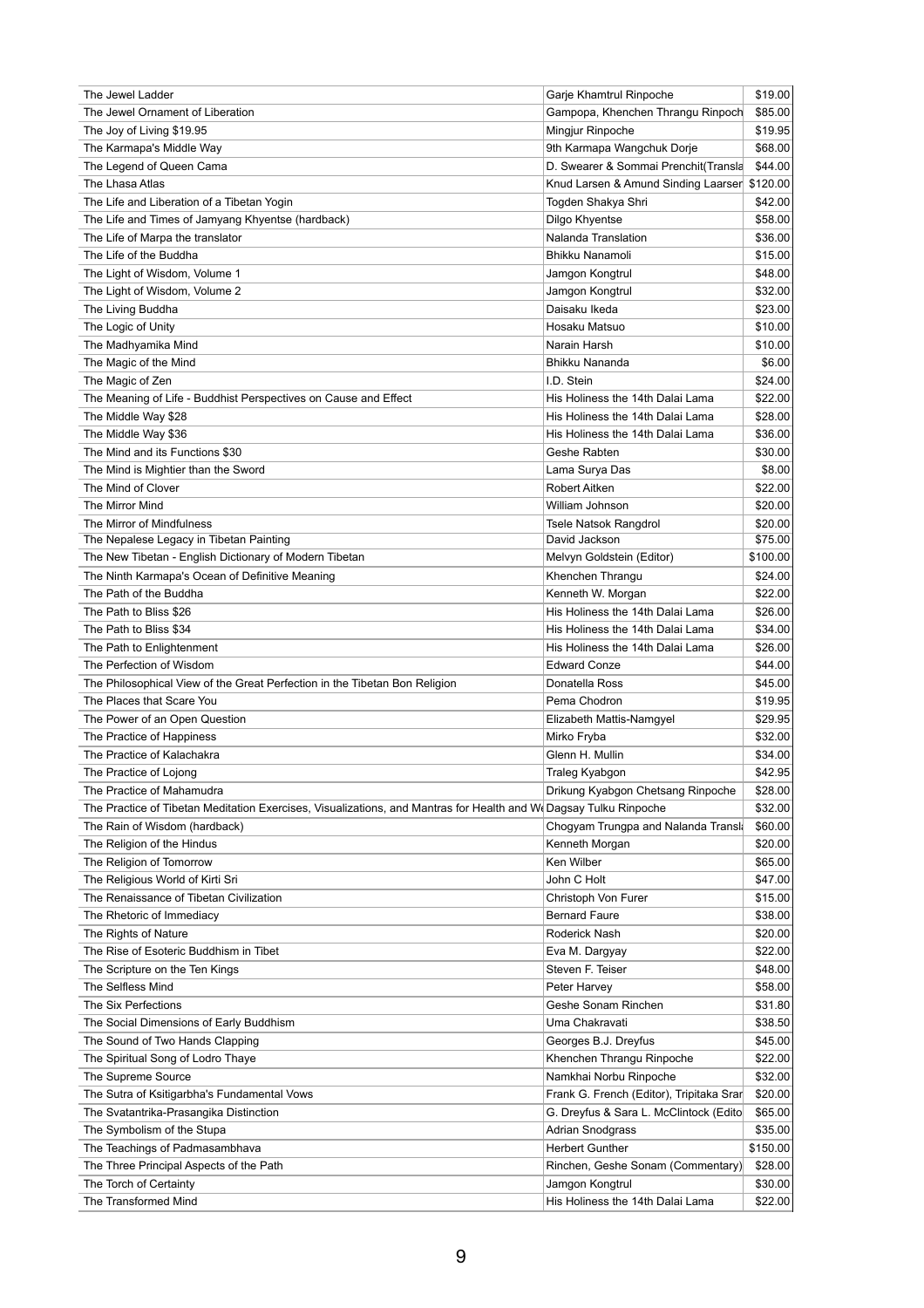| The Two Truths (Guy Newland)                                                                                      | <b>Guy Newland</b>                     | \$52.00  |
|-------------------------------------------------------------------------------------------------------------------|----------------------------------------|----------|
| The Union of Dzogchen and Bodhicitta                                                                              | Anyen Rinpoche                         | \$28.00  |
| The Uttaratantra - A Treatise on Buddha Essence                                                                   | Khenchen Thrangu Rinpoche              | \$34.00  |
| The Vajra Garland, The Lotus Garden - Treasure Biographies of Padmakara and Vairochan: Yeshe Gyamtso (Translator) |                                        | \$38.00  |
| The Way of the Bodhisattva - A Translation of the Bodhicharyavatara                                               | Śāntideva, Padmakara Translation Gro   | \$27.95  |
| The Wheel of Sharp Weapons                                                                                        | Geshe Ngawang Dhargyey                 | \$11.00  |
| The Wisdom of Imperfection                                                                                        | Rob Preece                             | \$28.00  |
| The Wisdom of Manjusri                                                                                            | Tulku Sherdor (trans.)                 | \$35.00  |
| The Wisdom of no escape                                                                                           | Pema Chodron                           | \$20.95  |
| The Yogini's Eye - Comprehensive Introduction to Buddhist Tantra                                                  | <b>Wayne Verril</b>                    | \$42.00  |
| Theology, Death and Dying                                                                                         | Ray S. Anderson                        | \$64.40  |
| Theory and Practice of Other Emptiness Taught Through Milarepas Songs                                             | Tony Duff                              | \$37.95  |
| Theory of Relations in Buddhist Philosophy                                                                        | Bimlendra Kumar                        | \$14.30  |
| Theravada Buddhism                                                                                                | <b>Richard Francis Gombrich</b>        | \$40.00  |
| <b>Theravada Meditation</b>                                                                                       | Winston L. King                        | \$18.00  |
| There's More to Dying than Death                                                                                  | Shenpen Hookham                        | \$34.95  |
| This Light in Oneself                                                                                             | Krishnamurti                           | \$24.00  |
| Tibet (Kevin Kling)                                                                                               | Kevin Kling - Tibet                    | \$27.00  |
| Tibet - The Roof of the World Between Past and Present                                                            | Maria Diemberger                       | \$45.00  |
| Tibet Reflections from the Wheel of Life                                                                          | <b>Thomas Kelly</b>                    | \$70.00  |
| Tibet Turning the Wheel of Life                                                                                   | <b>Francoise Pommaret</b>              | \$17.00  |
| <b>Tibet's Hidden Wilderness</b>                                                                                  | George. B Schaller                     | \$65.00  |
| <b>Tibetan Assimilation of Buddhism</b>                                                                           | Mathew Kapstein                        | \$65.00  |
| Tibetan Assimilation of Buddhism (Hard Copy)                                                                      | Mathew Kapstein                        | \$77.00  |
| Tibetan Buddhism Reason and Revelation                                                                            | Goodman & Davidson                     | \$35.00  |
| <b>Tibetan Furniture</b>                                                                                          | <b>Chris Buckley</b>                   | \$105.00 |
| Tibetan Healing - The Modern Legacy of Medicine Buddha                                                            | Peter Fenton                           | \$39.00  |
|                                                                                                                   |                                        |          |
| <b>Tibetan Logic</b>                                                                                              | Katherine Rogers                       | \$65.00  |
| Tibetan Painting The Jucker Collection                                                                            | Hugo Kreijger                          | \$150.00 |
| <b>Tibetan Renaissance</b>                                                                                        | Davidson Ronald                        | \$68.00  |
| <b>Tibetan Treasure Literature</b>                                                                                | Doctor Andreas                         | \$40.00  |
| <b>Tibetan Verb Lexicon</b>                                                                                       | Paul Hackett                           | \$38.00  |
| <b>Tiger Rugs of Tibet</b>                                                                                        | Lipton Mimi                            | \$55.00  |
| Timeless Rapture (hardback)                                                                                       | Jamgon Kongtrul                        | \$40.00  |
| <b>Timeless Truths &amp; Modern Delusions</b>                                                                     | Harry Oldmeadow                        | \$24.80  |
| To Dispel the Misery of the World                                                                                 | Ga Rabjamba                            | \$26.00  |
| Today's Woman in World Religions                                                                                  | Srvind Sharma ed.                      | \$30.00  |
| Toward a Transpersonal Ecology                                                                                    | <b>Warwick Fox</b>                     | \$35.00  |
| Toward a Universal Theology of Religion                                                                           | Leonards Swidler                       | \$15.00  |
| <b>Transcending Time</b>                                                                                          | Gen Lamrimpa                           | \$30.00  |
| Translating Buddhism from Tibetan                                                                                 | Joe B.Wilson                           | \$78.00  |
| Treasure Trove of Scriptural Transmission                                                                         | Longchen Rabjam                        | \$85.00  |
| Treasures of the Sakya Lineage                                                                                    | Migmar Seten                           | \$36.00  |
| <b>Treasury of Good Sayings</b>                                                                                   | Sambten G. Karmay                      | \$22.00  |
| Treasury of Knowledge - Book 5 - Buddhist Ethics                                                                  | Jamgon Kongtrul                        | \$39.95  |
| Treasury of Knowledge-Book 1 - Myriad Worlds                                                                      | Jamgon Kongtrul                        | \$35.00  |
| Treasury of Precious Qualities Book 2                                                                             | Jigme Lingpa -                         | \$69.95  |
| Tsong-Kha-Pa's Final Exposition on Wisdom                                                                         | Jeffrey Hopkins (Translator)           | \$38.00  |
| <b>Unbounded Wholeness</b>                                                                                        | Anne Carolyn Klein, Tenzin Wangyal Ri  | \$48.00  |
| <b>Understanding Buddhism</b>                                                                                     | Malcolm David Eckel                    | \$20.00  |
| <b>Unfathomable Depths</b>                                                                                        | Sekkei Harada                          | \$35.00  |
| Unfolding a Mandala                                                                                               | Geri H. Malandra                       | \$60.00  |
| Unique Tenets of Middle Way Consequence School                                                                    | Daniel Cozort                          | \$50.00  |
| Unsui- A Diary of Zen Monastic Llfe                                                                               | G. Sato. & E. Nishimura                | \$22.00  |
| Untying the knots in Buddhism                                                                                     | Alex Wayman                            | \$15.00  |
| Vaibashika and Sautrantika Schools, Opening the Clear Vision of the                                               | Khenchen Palden Sherab Rinpoche an     | \$40.00  |
| Vajrayana - An Essential Guide to Practice                                                                        | Traleg Kyabgon Rinpoche IX             | \$34.95  |
| Vajrayogini - her visualization, rituals and forms                                                                | Elizabeth English                      | \$73.95  |
| Vasubandhu's Treatise on the Bodhisattva Vow                                                                      | Shramana Vasubandhu, Bhikshu Dharr     | \$29.00  |
| Vinegar into Honey                                                                                                | Ron Leifer                             | \$21.00  |
| Violence and Compassion                                                                                           | His Holiness the 14th Dalai Lama and J | \$25.00  |
| Wake Up to What Matters                                                                                           | Avikrita Vajra Sakya                   | \$29.95  |
| Wake Up to Your Life                                                                                              | Ken McLeod                             | \$26.00  |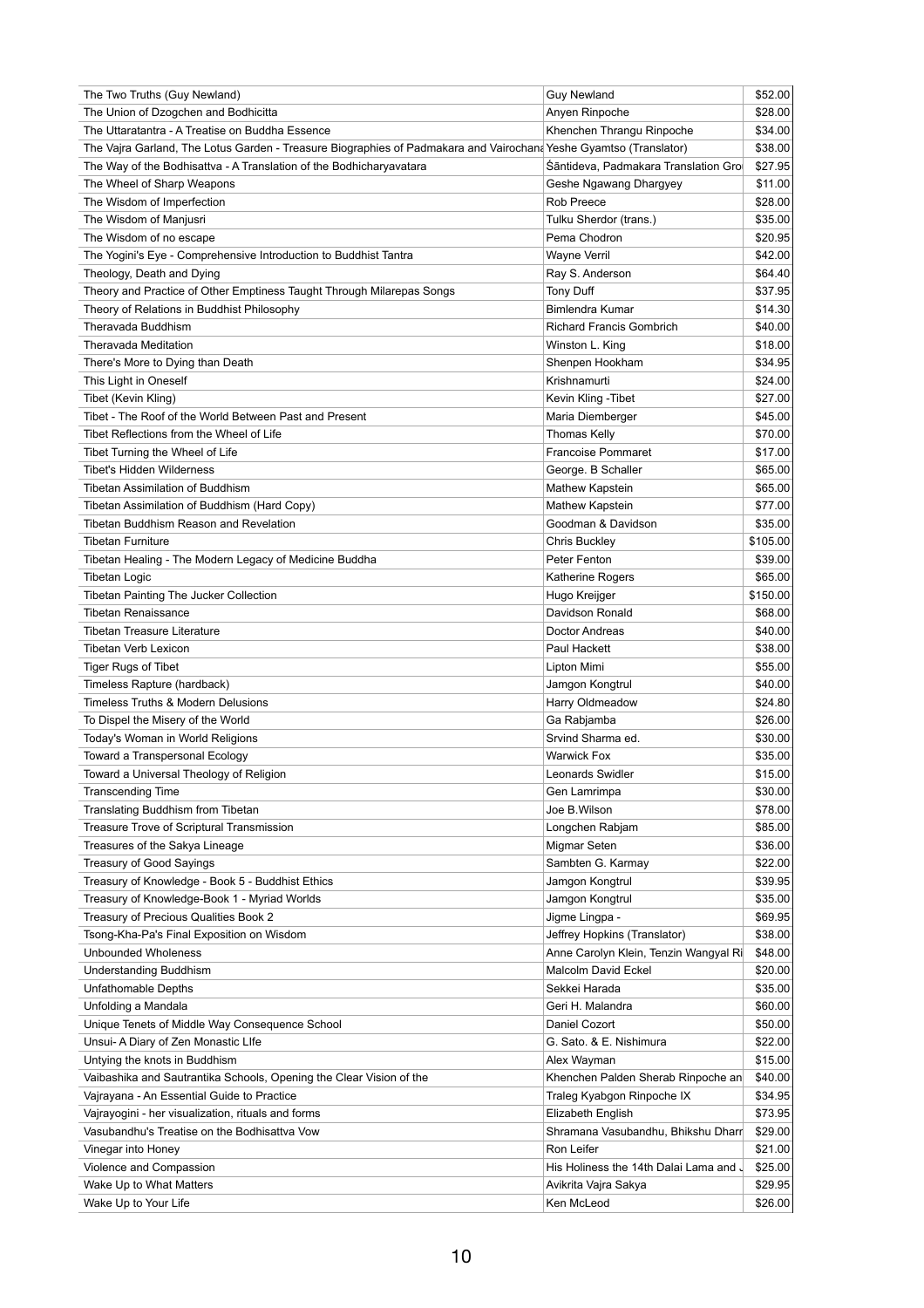| Warrior-King of Shambhala                                                               | Jeremy Hayward                                   | \$37.00  |
|-----------------------------------------------------------------------------------------|--------------------------------------------------|----------|
| Way of the Realized Old Dogs, Advice that Points out the Essence of Mind, Called A Lamp | <b>Tony Duff</b>                                 | \$21.00  |
| What is the Dharma                                                                      | Sangarashita                                     | \$29.00  |
| What is the Sangha                                                                      | Sangarashita                                     | \$29.00  |
| What the Buddha Taught                                                                  | Sri Rahula Walpoda                               | \$21.00  |
| What the Buddha Thought                                                                 | <b>Richard Francis Gombrich</b>                  | \$40.00  |
| When a Woman becomes a Religious Dynasty                                                | <b>Hildegard Diemberger</b>                      | \$93.00  |
| When Awareness Becomes Natural                                                          | Sayadaw Tejaniya                                 | \$26.00  |
| Where is Tibet                                                                          | Buddha Shakyamuni                                | \$20.00  |
| White Lotus (Elchert & Sugden)                                                          | Carole Elchert and Philip Sugden                 | \$30.00  |
| White Lotus (Mipham Rinpoche)                                                           | Mipham Rinpoche                                  | \$27.95  |
| Who is the Buddha                                                                       | Sangharakshila                                   | \$23.00  |
| Wildmind - A Step by Step Guide to Meditation                                           | Bodhipaksa                                       | \$28.00  |
| <b>Wisdom Nectar</b>                                                                    | Ron Garry (Translator)                           | \$39.95  |
|                                                                                         |                                                  |          |
| Wisdom of the Kadam Masters                                                             | Thubten Jinpa                                    | \$31.95  |
| Wise Teacher, Wise Student                                                              | Alexander Berzin                                 | \$27.00  |
| Women in Buddhism                                                                       | Diana Paul                                       | \$36.00  |
| World As Lover, World as Self                                                           | Joanna Macy                                      | \$43.00  |
| Worlds in Harmony                                                                       | His Holiness the 14th Dalai Lama                 | \$20.00  |
| You are the Eyes of the World                                                           | Longchenpa                                       | \$24.00  |
| Zen - The Authentic Gate                                                                | Koun Yamada                                      | \$29.00  |
| Zen and Comparative Studies                                                             | Masao Abe                                        | \$34.00  |
| Zen and the Modern World                                                                | Masau Abe                                        | \$36.00  |
| Zen Awakening and Society                                                               | Christopher Ives                                 | \$28.00  |
| Zen Buddhism Landscape Arts of Early Muromachi Japan                                    | Joseph Parker                                    | \$48.00  |
| Zen Dawn Early Zen Texts from Tun Huang                                                 | J.C. Cleary (Translated)                         | \$20.00  |
| Zen Enlightenment                                                                       | <b>Heinrich Dumoulin</b>                         | \$26.00  |
| Zen in Medieval Vietnam                                                                 | Chong Tu Nguyen                                  | \$50.00  |
| <b>Zen Pivots</b>                                                                       | Mary Farkas & Robert Lopez (Editor)              | \$24.00  |
| Zen Teaching, Zen Practice (by Philip Kapleau)                                          | Kenneth Kraft (ed)                               | \$10.00  |
| ZIBO The Last Great Zen Master of China                                                 | J C Cleary                                       | \$19.00  |
| Ziji and the very scary man                                                             | Rinpoche Mingyur, Yongey (Author), To            | \$31.95  |
| Zurchungpa's Testament (hardback)                                                       | Dilgo Khyentse                                   | \$29.90  |
| Ritual Items, Sadhana's meditation and Audio                                            |                                                  |          |
| Banner Om Mani Pade Hung 2nd Hand                                                       | Banner Om Mani Pade Hung 2nd Hand                | \$15.00  |
| Being Buddha At Work CD-Audio                                                           | <b>BJ</b> Gallagher                              | \$16.00  |
| Bell & dorje (budget good quality)                                                      | Bell & dorje (budget good quality)               | \$40.00  |
| <b>Bookmark</b>                                                                         | <b>Bookmark</b>                                  |          |
|                                                                                         |                                                  | \$3.00   |
| <b>Butter Lamp</b>                                                                      | <b>Butter Lamp</b>                               | \$24.00  |
| Butter lamp (White Metal)                                                               | Butter lamp (White Metal)                        | \$20.00  |
| Calendar - Tibetan Art Calendar 2022                                                    | Tashi Dhargyal                                   | \$32.95  |
| Cards                                                                                   | Cards                                            | various  |
| CD - Karmapa (chinese)                                                                  | His Holiness the Karmapa                         | \$20.00  |
| CD - Vajrasattva Daily Puja                                                             | CD - Vajrasattva Daily Puja                      | \$10.00  |
| CD - Vajrasattva Mudras                                                                 | CD - Vajrasattva Mudras                          | \$10.00  |
| <b>CD Guitar recital</b>                                                                | Tom Ward                                         | \$10.00  |
| <b>CD Tasmanian Sunrise</b>                                                             | Tom Ward                                         | \$10.00  |
| CD-Dear Hamlyn                                                                          | Luluc                                            | \$10.00  |
| CD-Dreamboat                                                                            | Luluc                                            | \$10.00  |
| CD-Immeasurable Loving Kindness 2nd hand                                                | CD-Immeasurable Loving Kindness 2n               | \$1.00   |
| CD-The Oddiyana Masters                                                                 | Jackob Leschley                                  | \$45.00  |
| <b>Chod Drums</b>                                                                       | <b>Chod Drums</b>                                | \$190.00 |
| Dorje and Bell Cover                                                                    | Dorje and Bell cover                             | \$16.00  |
| Dorje and Bell with cover                                                               | Dorje and Bell with cover                        | \$55.00  |
| DVD - The Heart of Bravery                                                              | Sakyong Mipham & Pema Chodron                    | \$40.95  |
| Folding Thangka                                                                         | Folding Thangka                                  | \$10.00  |
| Framed Photo of Dalai Lama 2nd Hand                                                     | Framed Photo of Dalai Lama 2nd Hand              | \$39.00  |
| Framed Photo Trio of Dalai Lama 2nd Hand                                                | Framed Photo Trio of Dalai Lama 2nd H            | \$49.00  |
|                                                                                         |                                                  | various  |
| Incence                                                                                 | Incence                                          | \$7.00   |
| Katas \$7.00                                                                            | Katas                                            |          |
| Kurukulla frame - Giclee method printed on cloth                                        | Kurukulla frame - Giclee method printed \$375.00 |          |
| Long Life Prayer for the Traleg Yangsi                                                  | Traleg Yangsi Long Life Prayer Petcha            | \$2.00   |
| Luuk Canvas Painting                                                                    | Luuk                                             | \$120.00 |